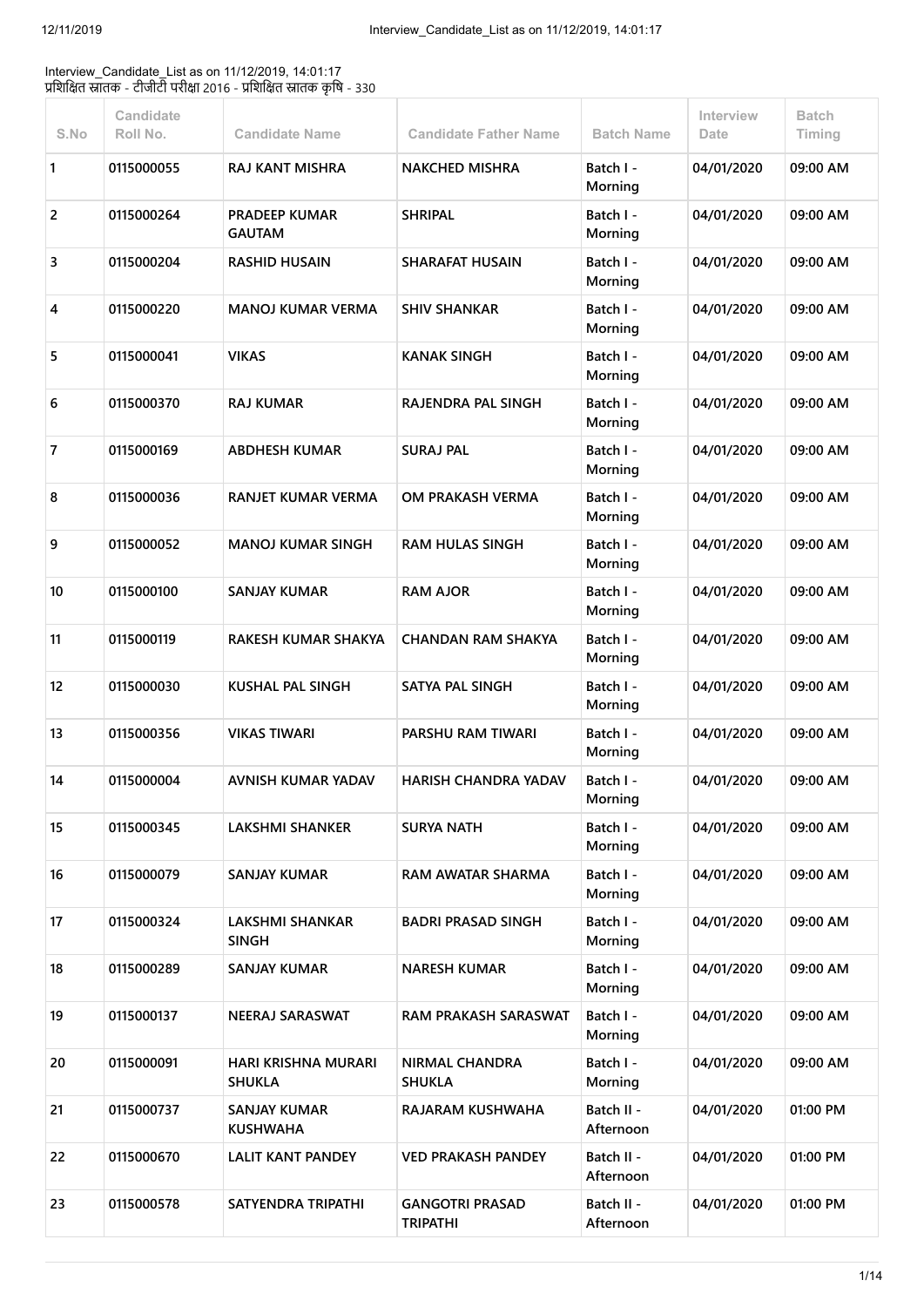| S.No | Candidate<br>Roll No. | <b>Candidate Name</b>                    | <b>Candidate Father Name</b>            | <b>Batch Name</b>       | Interview<br>Date | <b>Batch</b><br>Timing |
|------|-----------------------|------------------------------------------|-----------------------------------------|-------------------------|-------------------|------------------------|
| 24   | 0115000518            | <b>SATYENDRA SINGH</b>                   | <b>LAXMAN SINGH</b>                     | Batch II -<br>Afternoon | 04/01/2020        | 01:00 PM               |
| 25   | 0115000489            | JITENDRA SINGH<br><b>GAUTAM</b>          | <b>SARMAN LAL</b>                       | Batch II -<br>Afternoon | 04/01/2020        | 01:00 PM               |
| 26   | 0115000632            | <b>NIHAL SINGH</b>                       | <b>DAL CHAND</b>                        | Batch II -<br>Afternoon | 04/01/2020        | 01:00 PM               |
| 27   | 0115000544            | <b>ARJUN GOVIND</b>                      | <b>RAM KRISHNA</b>                      | Batch II -<br>Afternoon | 04/01/2020        | 01:00 PM               |
| 28   | 0115000445            | <b>AWANEESH KUMAR</b>                    | <b>RAM NARESH</b>                       | Batch II -<br>Afternoon | 04/01/2020        | 01:00 PM               |
| 29   | 0115000376            | <b>SURYA PRAKASH</b>                     | <b>RAM SAHAY</b>                        | Batch II -<br>Afternoon | 04/01/2020        | 01:00 PM               |
| 30   | 0115000522            | <b>ABHAY PRATAP PAL</b>                  | <b>RAM NAKSHTRA PAL</b>                 | Batch II -<br>Afternoon | 04/01/2020        | 01:00 PM               |
| 31   | 0115000633            | <b>PRADEEP KUMAR YADAV</b>               | RAMA NAND YADAV                         | Batch II -<br>Afternoon | 04/01/2020        | 01:00 PM               |
| 32   | 0115000615            | <b>RAKESH SINGH</b>                      | <b>JAGAT SINGH</b>                      | Batch II -<br>Afternoon | 04/01/2020        | 01:00 PM               |
| 33   | 0115000377            | <b>VIKAS VAISHNAV</b>                    | <b>KRISHNA SWAROOP</b><br><b>SHARMA</b> | Batch II -<br>Afternoon | 04/01/2020        | 01:00 PM               |
| 34   | 0115000558            | <b>SATYENDRA SINGH</b><br><b>THAKUR</b>  | <b>GOVIND SINGH THAKUR</b>              | Batch II -<br>Afternoon | 04/01/2020        | 01:00 PM               |
| 35   | 0115000463            | <b>AMIT KUMAR</b>                        | <b>RAM BHAROSE</b>                      | Batch II -<br>Afternoon | 04/01/2020        | 01:00 PM               |
| 36   | 0115000397            | <b>SURYA PRAKASH</b>                     | <b>RAJVEER SHARMA</b>                   | Batch II -<br>Afternoon | 04/01/2020        | 01:00 PM               |
| 37   | 0115000769            | <b>JUGENDRA SINGH</b>                    | RAJENDRA KUMAR                          | Batch II -<br>Afternoon | 04/01/2020        | 01:00 PM               |
| 38   | 0115000575            | <b>RAKESH PAL SINGH</b>                  | <b>KAPTAN SINGH</b>                     | Batch II -<br>Afternoon | 04/01/2020        | 01:00 PM               |
| 39   | 0115000705            | <b>BABALU</b>                            | <b>BHOLENATH</b>                        | Batch II -<br>Afternoon | 04/01/2020        | 01:00 PM               |
| 40   | 0115000519            | <b>SOHAN LAL</b>                         | <b>KALI CHARAN</b>                      | Batch II -<br>Afternoon | 04/01/2020        | 01:00 PM               |
| 41   | 0115001260            | <b>SUSHIL KUMAR YADAV</b>                | RAMASHARAY YADAV                        | Batch I -<br>Morning    | 05/01/2020        | 09:00 AM               |
| 42   | 0115001915            | <b>RAM JEE</b>                           | <b>BABU RAM</b>                         | Batch I -<br>Morning    | 05/01/2020        | 09:00 AM               |
| 43   | 0115001958            | <b>SHAILENDRA SINGH</b><br><b>SENGAR</b> | <b>BHARAT SINGH SENGAR</b>              | Batch I -<br>Morning    | 05/01/2020        | 09:00 AM               |
| 44   | 0115001285            | <b>BAL VEER SINGH</b>                    | <b>TULA RAM</b>                         | Batch I -<br>Morning    | 05/01/2020        | 09:00 AM               |
| 45   | 0115001489            | <b>KAMAL KISHOR VERMA</b>                | RAM KHELAVAN VERMA                      | Batch I -<br>Morning    | 05/01/2020        | 09:00 AM               |
| 46   | 0115001261            | <b>VINAY KUMAR</b>                       | <b>GOPI CHANDRA</b>                     | Batch I -<br>Morning    | 05/01/2020        | 09:00 AM               |
| 47   | 0115001611            | <b>MOHD ARIF KHAN</b>                    | <b>ASGAR KHAN</b>                       | Batch I -<br>Morning    | 05/01/2020        | 09:00 AM               |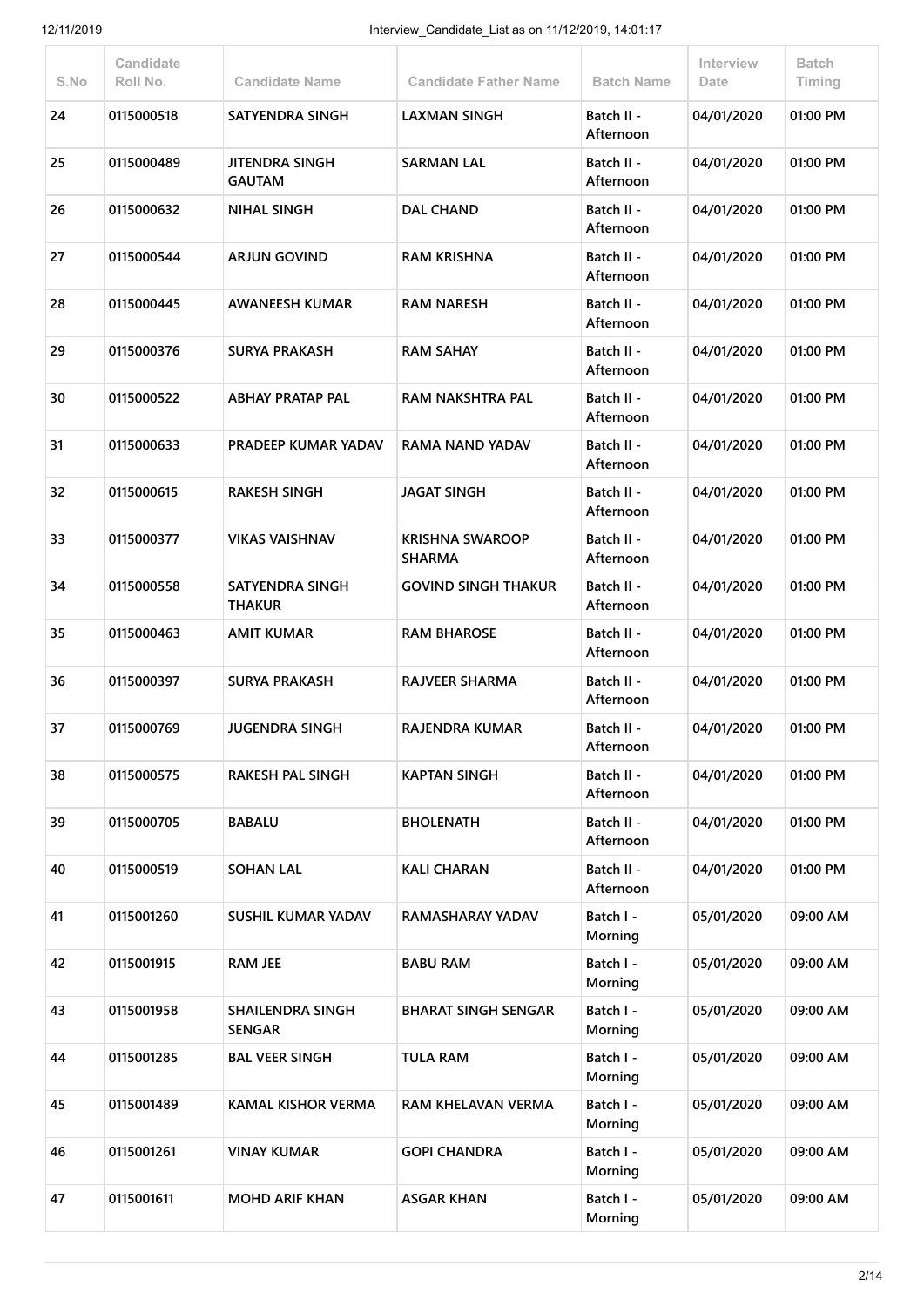| S.No | Candidate<br>Roll No. | <b>Candidate Name</b>                   | <b>Candidate Father Name</b> | <b>Batch Name</b>    | Interview<br>Date | <b>Batch</b><br>Timing |
|------|-----------------------|-----------------------------------------|------------------------------|----------------------|-------------------|------------------------|
| 48   | 0115001459            | <b>SUBHASH CHANDRA</b>                  | SARNAM SINGH                 | Batch I -<br>Morning | 05/01/2020        | 09:00 AM               |
| 49   | 0115001517            | <b>SANJEEV BARGOTI</b>                  | <b>RATAN SINGH BARGOTI</b>   | Batch I -<br>Morning | 05/01/2020        | 09:00 AM               |
| 50   | 0115001788            | <b>HEERA LAL</b>                        | <b>DHAN PAL SINGH</b>        | Batch I -<br>Morning | 05/01/2020        | 09:00 AM               |
| 51   | 0115000878            | <b>SAURABH PRADEEP</b>                  | <b>SUNIL KUMAR SINHA</b>     | Batch I -<br>Morning | 05/01/2020        | 09:00 AM               |
| 52   | 0115001927            | DINESH KUMAR SHARMA                     | <b>PREM KISHOR SHARMA</b>    | Batch I -<br>Morning | 05/01/2020        | 09:00 AM               |
| 53   | 0115001934            | <b>RAJEEV KUMAR</b>                     | <b>MUNNU SINGH</b>           | Batch I -<br>Morning | 05/01/2020        | 09:00 AM               |
| 54   | 0115001386            | <b>CHHOTU LAL</b>                       | <b>GANESH RAM</b>            | Batch I -<br>Morning | 05/01/2020        | 09:00 AM               |
| 55   | 0115001903            | <b>AMIT KUMAR TRIPATHI</b>              | <b>ONKAR NATH TRIPATHI</b>   | Batch I -<br>Morning | 05/01/2020        | 09:00 AM               |
| 56   | 0115001583            | AMIT KUMAR SINGH                        | <b>SHRI PRAKASH SINGH</b>    | Batch I -<br>Morning | 05/01/2020        | 09:00 AM               |
| 57   | 0115001051            | <b>MITHILESH KUMAR</b>                  | <b>RAGHUNATH</b>             | Batch I -<br>Morning | 05/01/2020        | 09:00 AM               |
| 58   | 0115001452            | <b>NITIN KUMAR</b>                      | <b>RANVIR SINGH</b>          | Batch I -<br>Morning | 05/01/2020        | 09:00 AM               |
| 59   | 0115001808            | <b>HEERA LAL YADAV</b>                  | <b>MURLI DHAR YADAV</b>      | Batch I -<br>Morning | 05/01/2020        | 09:00 AM               |
| 60   | 0115001435            | <b>RAM CHANDRA</b>                      | <b>RAM SWAROOP</b>           | Batch I -<br>Morning | 05/01/2020        | 09:00 AM               |
| 61   | 0115001398            | SHAILENDRA KUMAR<br><b>GOMLA</b>        | <b>MAM CHAND</b>             | Batch I -<br>Morning | 05/01/2020        | 09:00 AM               |
| 62   | 0115001767            | <b>DINESH KUMAR ARUN</b>                | <b>MANGU LAL</b>             | Batch I -<br>Morning | 05/01/2020        | 09:00 AM               |
| 63   | 0115001775            | <b>RAM GOPAL KATIYAR</b>                | KAUSHAL KISHOR KATIYAR       | Batch I -<br>Morning | 05/01/2020        | 09:00 AM               |
| 64   | 0115001595            | <b>RAM CHHABILA GUPTA</b>               | <b>LAKSHMI GUPTA</b>         | Batch I -<br>Morning | 05/01/2020        | 09:00 AM               |
| 65   | 0115001686            | <b>DARSHAN LAL</b>                      | <b>GHASI RAM</b>             | Batch I -<br>Morning | 05/01/2020        | 09:00 AM               |
| 66   | 0115001506            | <b>DADDAN PRASAD</b>                    | <b>MATA PRASAD DUBUBEY</b>   | Batch I -<br>Morning | 05/01/2020        | 09:00 AM               |
| 67   | 0115001361            | <b>VINAY KUMAR MISHRA</b>               | <b>KRISHNA MOHAN MISHRA</b>  | Batch I -<br>Morning | 05/01/2020        | 09:00 AM               |
| 68   | 0115001713            | <b>PRAMOD KUMAR</b><br><b>CHAUHAN</b>   | RAM ANUJ CHAUHAN             | Batch I -<br>Morning | 05/01/2020        | 09:00 AM               |
| 69   | 0115001093            | <b>PRAKASH SINGH</b>                    | <b>BADREE NARAYAN SINGH</b>  | Batch I -<br>Morning | 05/01/2020        | 09:00 AM               |
| 70   | 0115001578            | <b>SHAILENDRA KUMAR</b><br><b>SINGH</b> | PRABHU NATH SINGH            | Batch I -<br>Morning | 05/01/2020        | 09:00 AM               |
| 71   | 0115000914            | <b>RAJ KUMAR SAROHA</b>                 | <b>BRAHAM SINGH</b>          | Batch I -<br>Morning | 05/01/2020        | 09:00 AM               |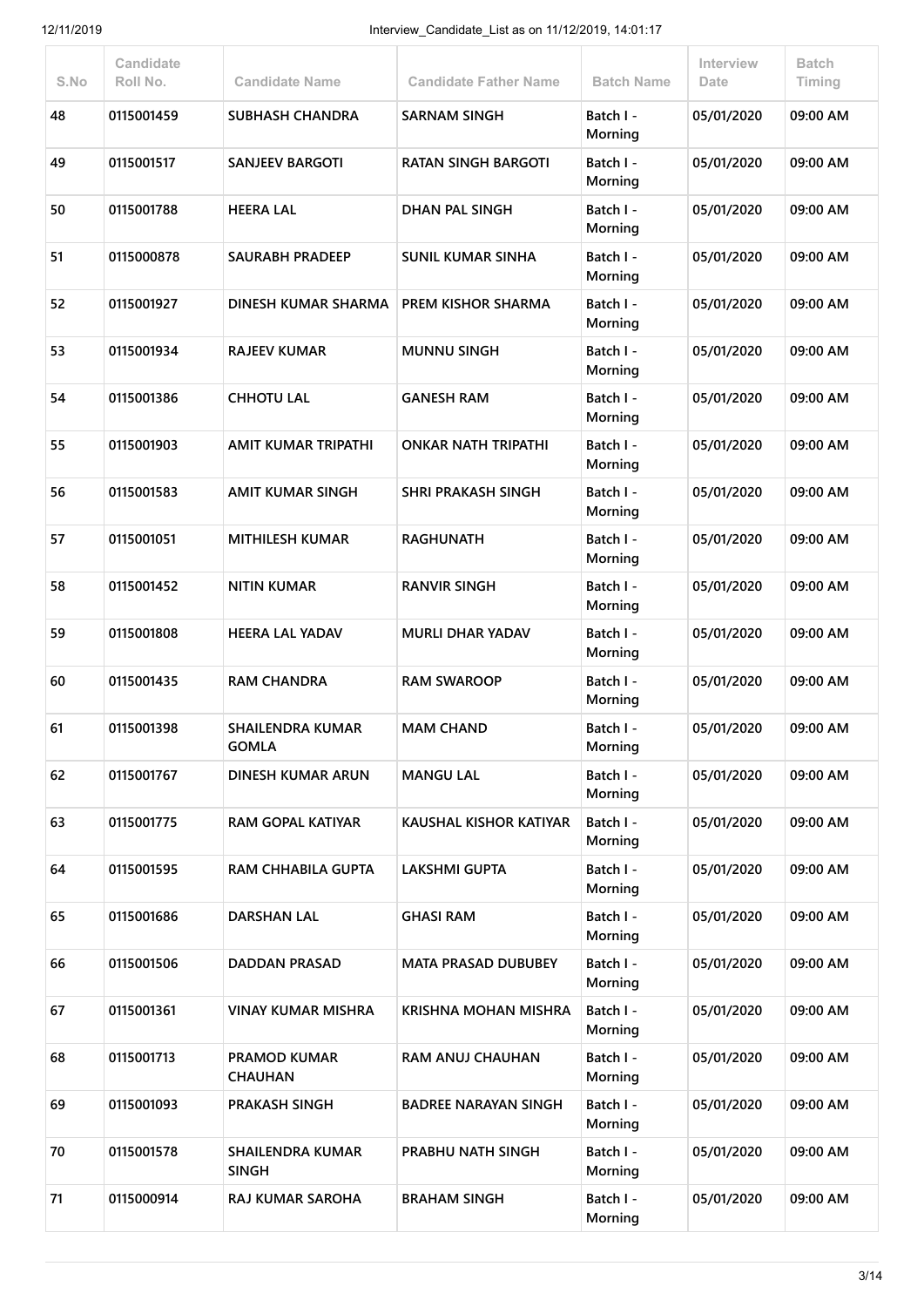| S.No | Candidate<br>Roll No. | <b>Candidate Name</b>                      | <b>Candidate Father Name</b>          | <b>Batch Name</b>    | Interview<br>Date | <b>Batch</b><br>Timing |
|------|-----------------------|--------------------------------------------|---------------------------------------|----------------------|-------------------|------------------------|
| 72   | 0115001095            | <b>RAM BABU</b>                            | <b>RAM RAJ</b>                        | Batch I -<br>Morning | 05/01/2020        | 09:00 AM               |
| 73   | 0115000832            | NIRAJ KUMAR VERMA                          | <b>MANOHAR PRASAD</b><br><b>VERMA</b> | Batch I -<br>Morning | 05/01/2020        | 09:00 AM               |
| 74   | 0115001587            | <b>DINESH KUMAR</b>                        | <b>KANAK SINGH</b>                    | Batch I -<br>Morning | 05/01/2020        | 09:00 AM               |
| 75   | 0115001075            | <b>RAM BABOO</b>                           | <b>KALMA</b>                          | Batch I -<br>Morning | 05/01/2020        | 09:00 AM               |
| 76   | 0115000800            | <b>SUSHIL KUMAR</b>                        | <b>SONE LAL</b>                       | Batch I -<br>Morning | 05/01/2020        | 09:00 AM               |
| 77   | 0115001314            | <b>RAJ PAL</b>                             | <b>BABU RAM</b>                       | Batch I -<br>Morning | 05/01/2020        | 09:00 AM               |
| 78   | 0115001555            | <b>RAM CHANDRA YADAV</b>                   | <b>RAM NARESH</b>                     | Batch I -<br>Morning | 05/01/2020        | 09:00 AM               |
| 79   | 0115000973            | <b>PRAHLAD</b>                             | <b>RAM NEWAJ</b>                      | Batch I -<br>Morning | 05/01/2020        | 09:00 AM               |
| 80   | 0115000830            | <b>LALIT KUMAR</b>                         | <b>BHOORI SINGH</b>                   | Batch I -<br>Morning | 05/01/2020        | 09:00 AM               |
| 81   | 0115001939            | <b>SUDEEP KUMAR TIWARI</b>                 | DAYA SHANKAR TIWARI                   | Batch I -<br>Morning | 05/01/2020        | 09:00 AM               |
| 82   | 0115001838            | <b>SHAILENDRA PRATAP</b><br><b>YADAV</b>   | <b>RAM ADHAR YADAV</b>                | Batch I -<br>Morning | 05/01/2020        | 09:00 AM               |
| 83   | 0115001316            | <b>RAVI KUMAR</b>                          | OM PAL SINGH                          | Batch I -<br>Morning | 05/01/2020        | 09:00 AM               |
| 84   | 0115001658            | <b>SHAILENDRA KUMAR</b><br><b>TRIPATHI</b> | <b>DURGA PRASAD TRIPATHI</b>          | Batch I -<br>Morning | 05/01/2020        | 09:00 AM               |
| 85   | 0115001603            | <b>AMIT KUMAR SINGH</b>                    | <b>SHIV SHANKAR SINGH</b>             | Batch I -<br>Morning | 05/01/2020        | 09:00 AM               |
| 86   | 0115001000            | <b>SUSHIL KUMAR</b>                        | <b>MALKHAN SINGH</b>                  | Batch I -<br>Morning | 05/01/2020        | 09:00 AM               |
| 87   | 0115001665            | <b>BANDNA SINGH</b><br><b>CHANDEL</b>      | <b>PRADEEP CHANDEL</b>                | Batch I -<br>Morning | 05/01/2020        | 09:00 AM               |
| 88   | 0115001546            | <b>DALBEER SINGH</b>                       | <b>SARDAR SINGH</b>                   | Batch I -<br>Morning | 05/01/2020        | 09:00 AM               |
| 89   | 0115001630            | <b>LOKESH KUMAR</b>                        | <b>VIJAY SINGH</b>                    | Batch I -<br>Morning | 05/01/2020        | 09:00 AM               |
| 90   | 0115001087            | <b>DINDAYAL GUPTA</b>                      | <b>ADAL PRASAD GUPTA</b>              | Batch I -<br>Morning | 05/01/2020        | 09:00 AM               |
| 91   | 0115001385            | <b>BALENDRA SINGH YADAV</b>                | RAJENDRA SINGH YADAV                  | Batch I -<br>Morning | 05/01/2020        | 09:00 AM               |
| 92   | 0115001652            | <b>NITIN KUMAR KOLI</b>                    | <b>LAXMAN PRESAD KOLI</b>             | Batch I -<br>Morning | 05/01/2020        | 09:00 AM               |
| 93   | 0115001982            | <b>AJAI KUMAR</b>                          | KISHAN SINGH VERMA                    | Batch I -<br>Morning | 05/01/2020        | 09:00 AM               |
| 94   | 0115001858            | <b>SHAILENDRA RAI</b>                      | <b>NARSINGH RAI</b>                   | Batch I -<br>Morning | 05/01/2020        | 09:00 AM               |
| 95   | 0115001577            | <b>SANJEEV KUMAR</b>                       | SUBHASH CHANDRA<br>YADAV              | Batch I -<br>Morning | 05/01/2020        | 09:00 AM               |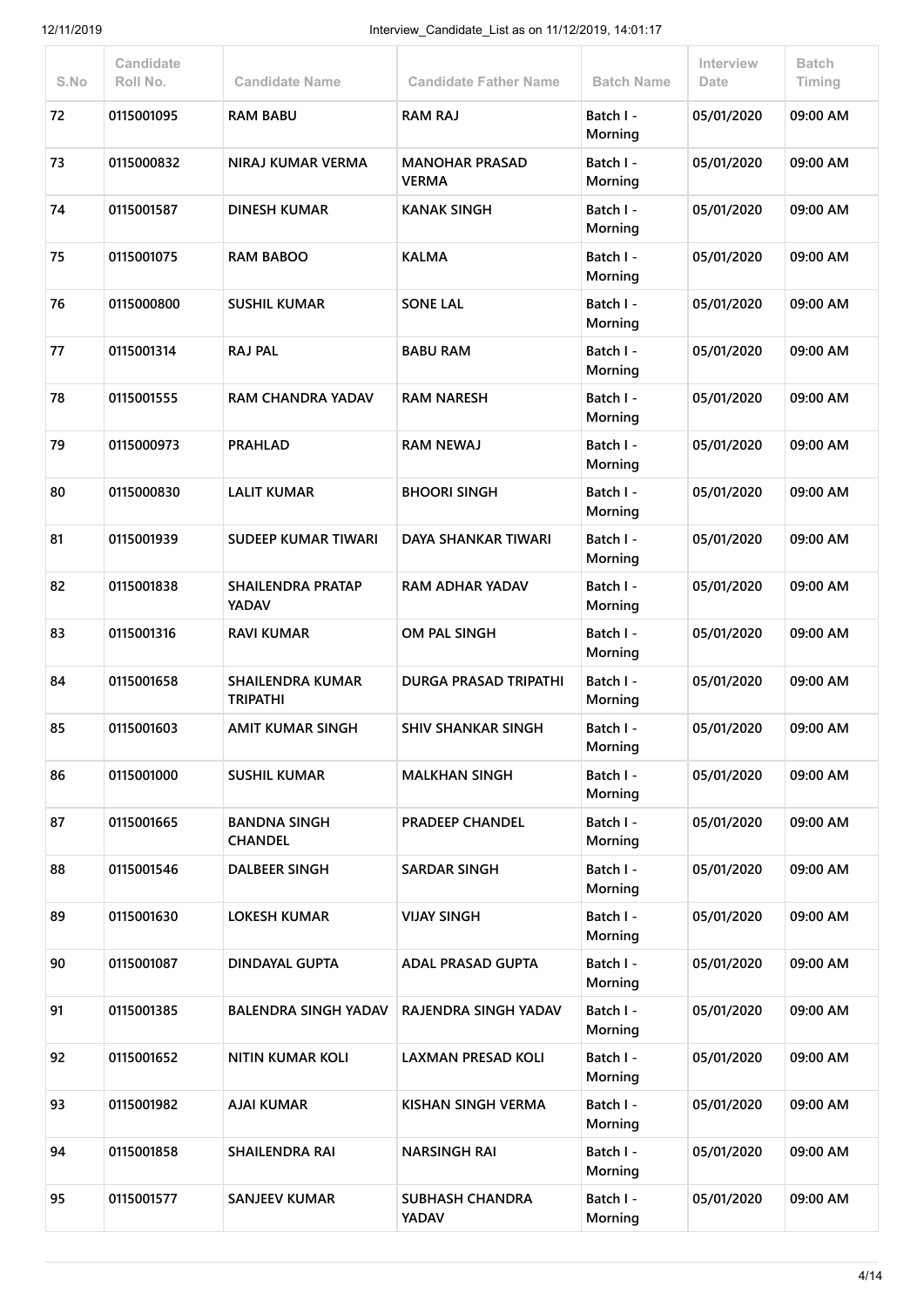| S.No | <b>Candidate</b><br>Roll No. | <b>Candidate Name</b>                    | <b>Candidate Father Name</b>            | <b>Batch Name</b>       | Interview<br>Date | <b>Batch</b><br>Timing |
|------|------------------------------|------------------------------------------|-----------------------------------------|-------------------------|-------------------|------------------------|
| 96   | 0115000823                   | <b>AMIT KUMAR</b>                        | JAIKARAN NATH SHUKLA                    | Batch I -<br>Morning    | 05/01/2020        | 09:00 AM               |
| 97   | 0115001231                   | <b>MOHAMMAD RAFIK</b>                    | <b>MOHAMMAD SAFEE</b>                   | Batch I -<br>Morning    | 05/01/2020        | 09:00 AM               |
| 98   | 0115001604                   | <b>ARUN SINGH</b>                        | <b>LAL JI SINGH</b>                     | Batch I -<br>Morning    | 05/01/2020        | 09:00 AM               |
| 99   | 0115002070                   | <b>MAHADEV</b>                           | <b>HARI SINGH</b>                       | Batch II -<br>Afternoon | 05/01/2020        | 01:00 PM               |
| 100  | 0115002879                   | <b>SUMAN KUMAR</b>                       | <b>RAM ANAND</b>                        | Batch II -<br>Afternoon | 05/01/2020        | 01:00 PM               |
| 101  | 0115002771                   | <b>MUKESH CHANDRA</b><br><b>PATHAK</b>   | RAM CHARAN LAL PATHAK                   | Batch II -<br>Afternoon | 05/01/2020        | 01:00 PM               |
| 102  | 0115002533                   | <b>PRASHANT KUMAR</b><br><b>BHARDWAJ</b> | SHIV NARAYAN SHARMA                     | Batch II -<br>Afternoon | 05/01/2020        | 01:00 PM               |
| 103  | 0115002389                   | <b>KAMLESH KUMAR</b><br><b>SHARMA</b>    | SATYA NARAYAN SHARMA                    | Batch II -<br>Afternoon | 05/01/2020        | 01:00 PM               |
| 104  | 0115002140                   | TOTA RAM TIWARI                          | <b>SHIV KUMAR TIWARI</b>                | Batch II -<br>Afternoon | 05/01/2020        | 01:00 PM               |
| 105  | 0115002347                   | <b>DIVAKAR SHUKLA</b>                    | <b>MAHAVEER PRASAD</b><br><b>SHUKLA</b> | Batch II -<br>Afternoon | 05/01/2020        | 01:00 PM               |
| 106  | 0115002194                   | <b>RAJEEV SHARMA</b>                     | <b>VED PRAKASH SHARMA</b>               | Batch II -<br>Afternoon | 05/01/2020        | 01:00 PM               |
| 107  | 0115002675                   | <b>RAM LAL</b>                           | <b>CHANDRIKA PRASAD</b>                 | Batch II -<br>Afternoon | 05/01/2020        | 01:00 PM               |
| 108  | 0115002512                   | OM PRAKASH DUBEY                         | <b>SURYA NARAYAN DUBEY</b>              | Batch II -<br>Afternoon | 05/01/2020        | 01:00 PM               |
| 109  | 0115003305                   | <b>BHUPANDAR KUMAR</b>                   | <b>KANVER PAL</b>                       | Batch II -<br>Afternoon | 05/01/2020        | 01:00 PM               |
| 110  | 0115003039                   | <b>SUMIT KUMAR</b>                       | <b>KARAN VIR</b>                        | Batch II -<br>Afternoon | 05/01/2020        | 01:00 PM               |
| 111  | 0115002988                   | <b>INDRASAN YADAV</b>                    | DHANRAJ YADAV                           | Batch II -<br>Afternoon | 05/01/2020        | 01:00 PM               |
| 112  | 0115003335                   | <b>RAM PAL SINGH</b>                     | <b>RAM JEET SINGH</b>                   | Batch II -<br>Afternoon | 05/01/2020        | 01:00 PM               |
| 113  | 0115003491                   | <b>MUKESH SINGH</b>                      | <b>NANKOO SINGH</b>                     | Batch II -<br>Afternoon | 05/01/2020        | 01:00 PM               |
| 114  | 0115003490                   | <b>MAHESH KUMAR SHUKLA</b>               | CHANDRASHEKHAR<br><b>SHUKLA</b>         | Batch II -<br>Afternoon | 05/01/2020        | 01:00 PM               |
| 115  | 0115002557                   | <b>SANOJ KUMAR</b>                       | <b>KIRPAL SINGH</b>                     | Batch II -<br>Afternoon | 05/01/2020        | 01:00 PM               |
| 116  | 0115002723                   | ANAND KUMAR SONKAR                       | <b>RAJENDRA PRASAD</b>                  | Batch II -<br>Afternoon | 05/01/2020        | 01:00 PM               |
| 117  | 0115003345                   | BHUPENDRA KUMAR                          | <b>RISHIPAL</b>                         | Batch II -<br>Afternoon | 05/01/2020        | 01:00 PM               |
| 118  | 0115002067                   | DINESH KUMAR SOLANKI                     | <b>JANAK SINGH SOLANKI</b>              | Batch II -<br>Afternoon | 05/01/2020        | 01:00 PM               |
| 119  | 0115003174                   | <b>RAJESH KUMAR</b>                      | <b>SHANKER LAL</b>                      | Batch II -<br>Afternoon | 05/01/2020        | 01:00 PM               |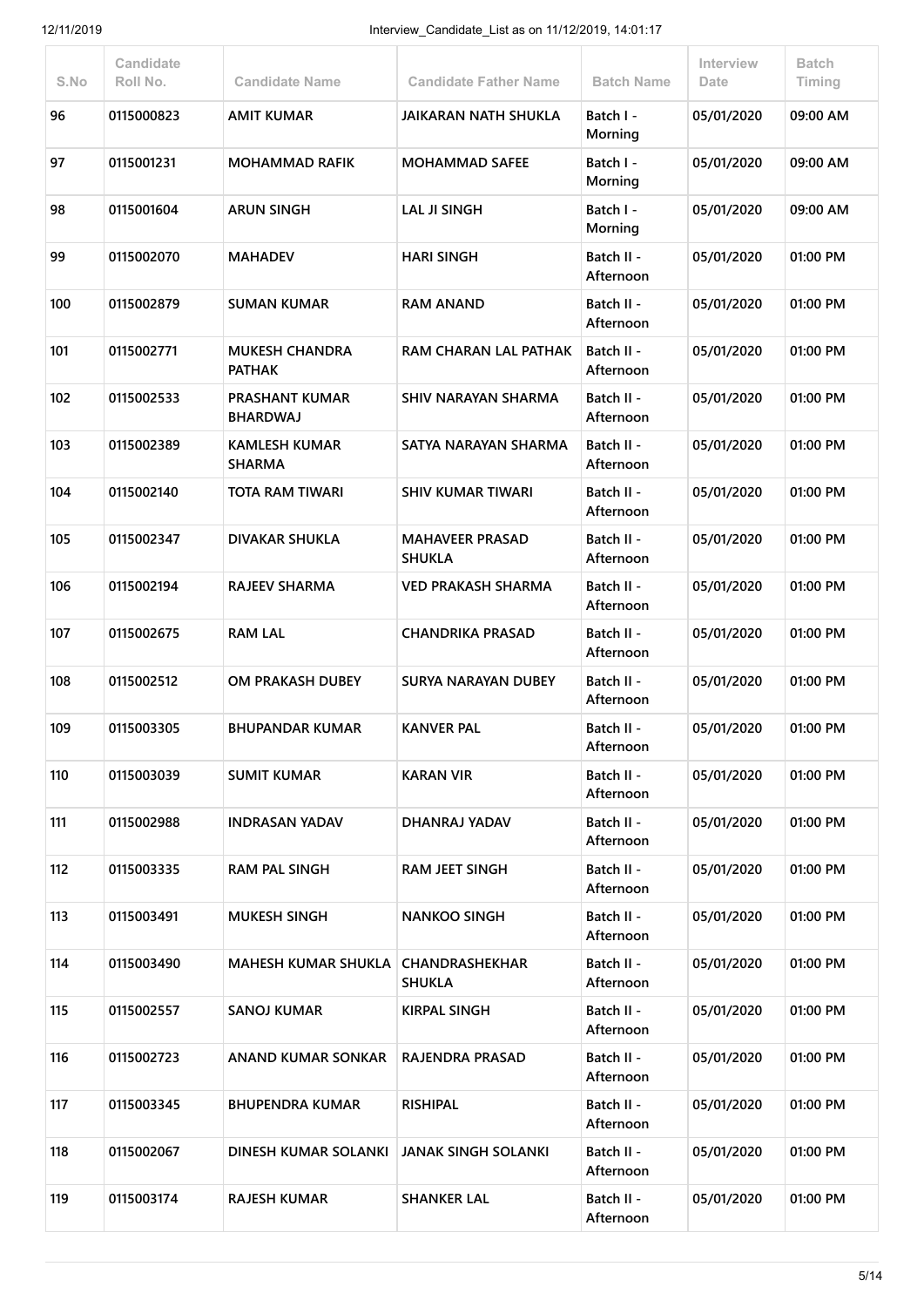| S.No | Candidate<br>Roll No. | <b>Candidate Name</b>                 | <b>Candidate Father Name</b>           | <b>Batch Name</b>       | Interview<br>Date | <b>Batch</b><br>Timing |
|------|-----------------------|---------------------------------------|----------------------------------------|-------------------------|-------------------|------------------------|
| 120  | 0115002273            | PRAMOD KUMAR YADAV                    | <b>BUDDI RAM YADAV</b>                 | Batch II -<br>Afternoon | 05/01/2020        | 01:00 PM               |
| 121  | 0115002399            | SUDHIR KUMAR SHARMA                   | <b>RAJENDRA KUMAR</b><br><b>SHARMA</b> | Batch II -<br>Afternoon | 05/01/2020        | 01:00 PM               |
| 122  | 0115003343            | <b>ANIL KUMAR</b>                     | <b>RAM NAYAN</b>                       | Batch II -<br>Afternoon | 05/01/2020        | 01:00 PM               |
| 123  | 0115003260            | <b>UMESH KUMAR</b>                    | <b>KAMAATU PRASAD</b>                  | Batch II -<br>Afternoon | 05/01/2020        | 01:00 PM               |
| 124  | 0115002197            | SANJEEV KUMAR SINGH                   | <b>HARI SHANKAR SINGH</b>              | Batch II -<br>Afternoon | 05/01/2020        | 01:00 PM               |
| 125  | 0115003113            | <b>PRAVEEN KUMAR</b>                  | <b>RANVEER SINGH</b>                   | Batch II -<br>Afternoon | 05/01/2020        | 01:00 PM               |
| 126  | 0115003161            | <b>VINOD KUMAR YADAV</b>              | <b>BAIJNATH YADAV</b>                  | Batch II -<br>Afternoon | 05/01/2020        | 01:00 PM               |
| 127  | 0115002395            | RAM KRISHNA MISHRA                    | <b>ONKAR NATH MISHRA</b>               | Batch II -<br>Afternoon | 05/01/2020        | 01:00 PM               |
| 128  | 0115003063            | <b>ANIL KUMAR</b>                     | <b>VEDPAL SINGH</b>                    | Batch II -<br>Afternoon | 05/01/2020        | 01:00 PM               |
| 129  | 0115003253            | <b>PRAVEEN KUMAR</b>                  | <b>KESHARI PRASAD</b>                  | Batch II -<br>Afternoon | 05/01/2020        | 01:00 PM               |
| 130  | 0115003170            | <b>MAHESH GOVIND</b><br><b>MISHRA</b> | <b>SHIV GOVIND MISHRA</b>              | Batch II -<br>Afternoon | 05/01/2020        | 01:00 PM               |
| 131  | 0115002578            | <b>SHAN MOHAMMAD</b>                  | <b>SHAHABUDDIN</b>                     | Batch II -<br>Afternoon | 05/01/2020        | 01:00 PM               |
| 132  | 0115002232            | <b>OM PRAKASH</b>                     | <b>RAJA RAM</b>                        | Batch II -<br>Afternoon | 05/01/2020        | 01:00 PM               |
| 133  | 0115002329            | <b>KAMLESH KUMAR</b>                  | <b>CHANDRA BHAWAN</b>                  | Batch II -<br>Afternoon | 05/01/2020        | 01:00 PM               |
| 134  | 0115003370            | <b>MAHESH KUMAR</b>                   | <b>DULI CHAND</b>                      | Batch II -<br>Afternoon | 05/01/2020        | 01:00 PM               |
| 135  | 0115003232            | <b>OMVIR SINGH</b>                    | <b>MALKHAN SINGH</b>                   | Batch II -<br>Afternoon | 05/01/2020        | 01:00 PM               |
| 136  | 0115003077            | <b>SANTOSH KUMAR</b>                  | <b>MODAN LAL</b>                       | Batch II -<br>Afternoon | 05/01/2020        | 01:00 PM               |
| 137  | 0115001991            | <b>MOHIT KUMAR</b>                    | <b>RAMESH PAL SINGH</b>                | Batch II -<br>Afternoon | 05/01/2020        | 01:00 PM               |
| 138  | 0115003217            | <b>SANTOSH KUMAR</b>                  | <b>CHUNNI LAL</b>                      | Batch II -<br>Afternoon | 05/01/2020        | 01:00 PM               |
| 139  | 0115003154            | <b>RAJESH KUMAR</b>                   | <b>SHATROHAN LAL</b>                   | Batch II -<br>Afternoon | 05/01/2020        | 01:00 PM               |
| 140  | 0115002659            | <b>SUJEET KUMAR BISWAS</b>            | <b>SUBODH KUMAR BISWAS</b>             | Batch II -<br>Afternoon | 05/01/2020        | 01:00 PM               |
| 141  | 0115003356            | <b>RISHIPAL SINGH</b>                 | PATRAM SINGH                           | Batch II -<br>Afternoon | 05/01/2020        | 01:00 PM               |
| 142  | 0115003031            | <b>MUKESH KUMAR</b>                   | <b>KANAK SINGH</b>                     | Batch II -<br>Afternoon | 05/01/2020        | 01:00 PM               |
| 143  | 0115002625            | <b>BHARAT SINGH</b>                   | <b>RAM PRAKASH</b>                     | Batch II -<br>Afternoon | 05/01/2020        | 01:00 PM               |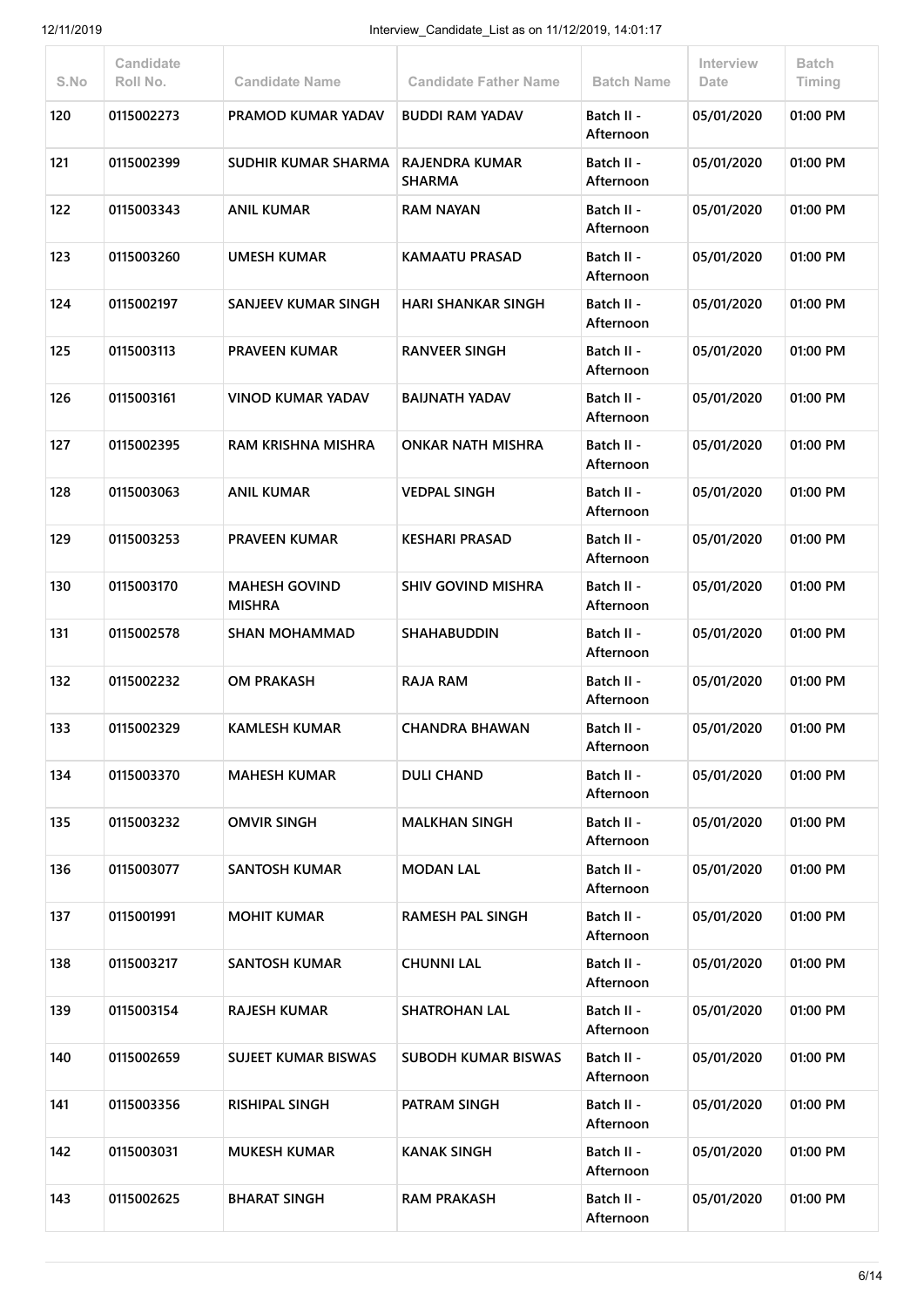| S.No | Candidate<br>Roll No. | <b>Candidate Name</b>                    | <b>Candidate Father Name</b> | <b>Batch Name</b>       | Interview<br>Date | <b>Batch</b><br>Timing |
|------|-----------------------|------------------------------------------|------------------------------|-------------------------|-------------------|------------------------|
| 144  | 0115003065            | <b>BHOOPENDRA PRATAP</b><br><b>SINGH</b> | <b>RAJPAL SINGH</b>          | Batch II -<br>Afternoon | 05/01/2020        | 01:00 PM               |
| 145  | 0115002708            | <b>INDRA PAL</b>                         | <b>CHHEDA LAL</b>            | Batch II -<br>Afternoon | 05/01/2020        | 01:00 PM               |
| 146  | 0115002563            | <b>ANAND KUMAR</b>                       | <b>SHIV PRASAD</b>           | Batch II -<br>Afternoon | 05/01/2020        | 01:00 PM               |
| 147  | 0115003413            | PRAVEEN KUMAR OJHA                       | LAKSHMI SHANKER OJHA         | Batch II -<br>Afternoon | 05/01/2020        | 01:00 PM               |
| 148  | 0115003036            | RIJVAN MOHAMMED                          | <b>NATTHU KHAN</b>           | Batch II -<br>Afternoon | 05/01/2020        | 01:00 PM               |
| 149  | 0115002370            | <b>MAHENDRA KUMAR</b>                    | <b>DASHRATH SINGH</b>        | Batch II -<br>Afternoon | 05/01/2020        | 01:00 PM               |
| 150  | 0115003399            | <b>SUNEEL KUMAR</b>                      | <b>SIPAHI LAL</b>            | Batch II -<br>Afternoon | 05/01/2020        | 01:00 PM               |
| 151  | 0115003101            | <b>VINOD KUMAR YADAV</b>                 | RAM BAHAL YADAV              | Batch II -<br>Afternoon | 05/01/2020        | 01:00 PM               |
| 152  | 0115002746            | <b>DEEPAK MALIK</b>                      | <b>ANOOP SINGH</b>           | Batch II -<br>Afternoon | 05/01/2020        | 01:00 PM               |
| 153  | 0115002383            | <b>AMRISH KUMAR</b>                      | <b>OMPAL SINGH</b>           | Batch II -<br>Afternoon | 05/01/2020        | 01:00 PM               |
| 154  | 0115002263            | <b>AMITESH KUMAR SINGH</b>               | RAJ NARAYAN SINGH            | Batch II -<br>Afternoon | 05/01/2020        | 01:00 PM               |
| 155  | 0115002266            | <b>DEEPAK KUMAR</b>                      | <b>RAM KUMAR</b>             | Batch II -<br>Afternoon | 05/01/2020        | 01:00 PM               |
| 156  | 0115004105            | <b>BILLU RAM</b>                         | <b>RAM BAHADUR</b>           | Batch I -<br>Morning    | 06/01/2020        | 09:00 AM               |
| 157  | 0115004276            | <b>RUPAM KUMARI</b>                      | ARUN KUMAR RAY               | Batch I -<br>Morning    | 06/01/2020        | 09:00 AM               |
| 158  | 0115004593            | <b>PREM SINGH</b>                        | <b>GENDA LAL</b>             | Batch I -<br>Morning    | 06/01/2020        | 09:00 AM               |
| 159  | 0115004663            | <b>ANIL KUMAR SAROJ</b>                  | RAMJEET SAROJ                | Batch I -<br>Morning    | 06/01/2020        | 09:00 AM               |
| 160  | 0115004535            | <b>RAM VILASH</b>                        | <b>RAM AVTAR</b>             | Batch I -<br>Morning    | 06/01/2020        | 09:00 AM               |
| 161  | 0115003638            | SHELENDRA SINGH<br><b>RATHORE</b>        | <b>BIRPAL SINGH RATHORE</b>  | Batch I -<br>Morning    | 06/01/2020        | 09:00 AM               |
| 162  | 0115003992            | PANKAJ KUMAR SINGH                       | <b>JILEDAR SINGH</b>         | Batch I -<br>Morning    | 06/01/2020        | 09:00 AM               |
| 163  | 0115004724            | <b>ASHOK KUMAR GAUTAM</b>                | <b>KISHAN LAL</b>            | Batch I -<br>Morning    | 06/01/2020        | 09:00 AM               |
| 164  | 0115003755            | <b>RAM RAJ VIND</b>                      | <b>AMRIT LAL VIND</b>        | Batch I -<br>Morning    | 06/01/2020        | 09:00 AM               |
| 165  | 0115004065            | <b>BIJENDRA SINGH SIROHI</b>             | <b>JAG VIR SINGH SIROHI</b>  | Batch I -<br>Morning    | 06/01/2020        | 09:00 AM               |
| 166  | 0115003840            | <b>UPENDRA SHARMA</b>                    | <b>SHIVKUMAR</b>             | Batch I -<br>Morning    | 06/01/2020        | 09:00 AM               |
| 167  | 0115003934            | RAJESH KUMAR GAUR                        | <b>ASHARFI LAL</b>           | Batch I -<br>Morning    | 06/01/2020        | 09:00 AM               |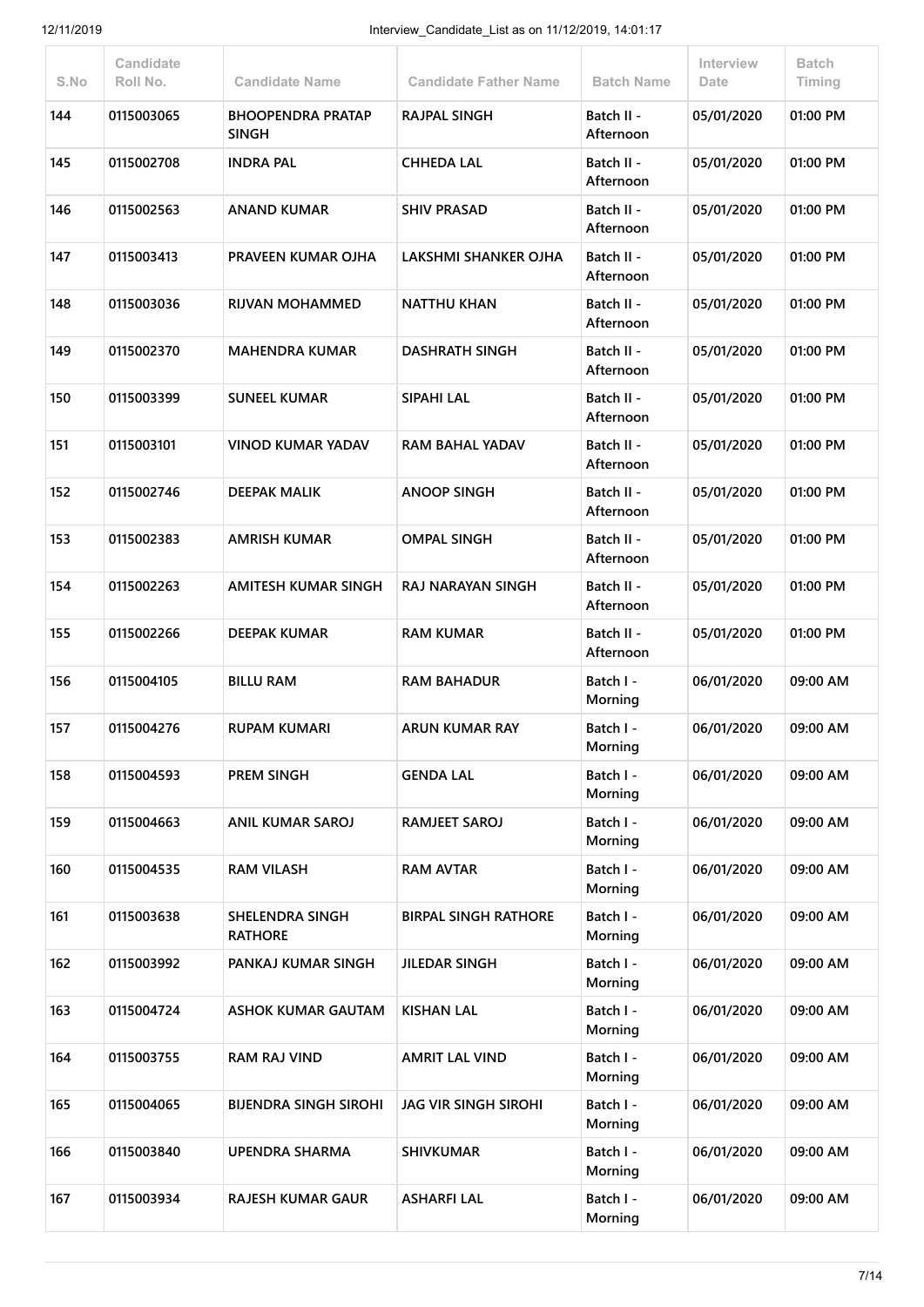| S.No | <b>Candidate</b><br>Roll No. | <b>Candidate Name</b>                 | <b>Candidate Father Name</b>          | <b>Batch Name</b>    | <b>Interview</b><br>Date | <b>Batch</b><br>Timing |
|------|------------------------------|---------------------------------------|---------------------------------------|----------------------|--------------------------|------------------------|
| 168  | 0115003894                   | <b>RAJESH KUMAR</b><br><b>AGRAWAL</b> | LATE SHRI SHYAM LAL<br><b>AGRAWAL</b> | Batch I -<br>Morning | 06/01/2020               | 09:00 AM               |
| 169  | 0115004347                   | <b>GAYATRI KUMAR SINGH</b>            | <b>JAWAHAR LAL</b>                    | Batch I -<br>Morning | 06/01/2020               | 09:00 AM               |
| 170  | 0115003595                   | <b>RAM PRATAP YADAV</b>               | <b>SAMOO YADAV</b>                    | Batch I -<br>Morning | 06/01/2020               | 09:00 AM               |
| 171  | 0115004039                   | <b>SUNIL KUMAR</b>                    | <b>RAN VEER SINGH</b>                 | Batch I -<br>Morning | 06/01/2020               | 09:00 AM               |
| 172  | 0115003864                   | <b>ASHISH KUMAR SINGH</b>             | <b>KAMLESH DUTT SINGH</b>             | Batch I -<br>Morning | 06/01/2020               | 09:00 AM               |
| 173  | 0115003780                   | <b>UPENDRA KUMAR SINGH</b>            | <b>RAM SINGH</b>                      | Batch I -<br>Morning | 06/01/2020               | 09:00 AM               |
| 174  | 0115004167                   | <b>GAURAV SINGH</b>                   | <b>GYAN SINGH</b>                     | Batch I -<br>Morning | 06/01/2020               | 09:00 AM               |
| 175  | 0115004439                   | <b>SUNIL KUMAR</b>                    | <b>HARISH CHANDRA</b>                 | Batch I -<br>Morning | 06/01/2020               | 09:00 AM               |
| 176  | 0115004049                   | <b>KAUSHAL KUMAR SINGH</b>            | <b>ASHOK KUMAR SINGH</b>              | Batch I -<br>Morning | 06/01/2020               | 09:00 AM               |
| 177  | 0115004602                   | <b>AKHIL AGARWAL</b>                  | <b>AJAY AGARWAL</b>                   | Batch I -<br>Morning | 06/01/2020               | 09:00 AM               |
| 178  | 0115003728                   | <b>JAGESH KUMAR SHARMA</b>            | <b>BALKISHAN SHARMA</b>               | Batch I -<br>Morning | 06/01/2020               | 09:00 AM               |
| 179  | 0115004014                   | RAJESH KUMAR KHANNA                   | <b>NAND KISHOR</b>                    | Batch I -<br>Morning | 06/01/2020               | 09:00 AM               |
| 180  | 0115004730                   | <b>MANISH KUMAR KHARE</b>             | <b>MATHURA PRASAD KHARE</b>           | Batch I -<br>Morning | 06/01/2020               | 09:00 AM               |
| 181  | 0115003733                   | <b>PRAVESH RAGHAV</b>                 | <b>SURENDRA PAL SINGH</b>             | Batch I -<br>Morning | 06/01/2020               | 09:00 AM               |
| 182  | 0115003815                   | <b>RAM RUCHI</b>                      | <b>PYARE LAL</b>                      | Batch I -<br>Morning | 06/01/2020               | 09:00 AM               |
| 183  | 0115003906                   | <b>DEVENDRA KUMAR</b><br><b>SINGH</b> | SHRI RAJIT RAM SINGH                  | Batch I -<br>Morning | 06/01/2020               | 09:00 AM               |
| 184  | 0115004673                   | <b>PRINCE JAIN</b>                    | PRAMOD KUMAR JAIN                     | Batch I -<br>Morning | 06/01/2020               | 09:00 AM               |
| 185  | 0115004656                   | <b>SACHIN KUMAR</b>                   | PADAM SINGH                           | Batch I -<br>Morning | 06/01/2020               | 09:00 AM               |
| 186  | 0115004700                   | <b>VEER BAHADUR</b>                   | <b>AKBAL BAHADUR</b>                  | Batch I -<br>Morning | 06/01/2020               | 09:00 AM               |
| 187  | 0115003931                   | <b>MUNNA KUMAR PAL</b>                | <b>BALKHILA PAL</b>                   | Batch I -<br>Morning | 06/01/2020               | 09:00 AM               |
| 188  | 0115003630                   | <b>MAHESH PRASAD</b>                  | LATE SH GHASEETE LAL                  | Batch I -<br>Morning | 06/01/2020               | 09:00 AM               |
| 189  | 0115004253                   | PREM KUMAR PRASAD                     | <b>MOHAN PRASAD</b>                   | Batch I -<br>Morning | 06/01/2020               | 09:00 AM               |
| 190  | 0115003872                   | PANKAJ KUMAR DUBEY                    | <b>GUPTESHWAR DUBEY</b>               | Batch I -<br>Morning | 06/01/2020               | 09:00 AM               |
| 191  | 0115004258                   | <b>SHIV KUMAR</b>                     | <b>MAIKOO LAL</b>                     | Batch I -<br>Morning | 06/01/2020               | 09:00 AM               |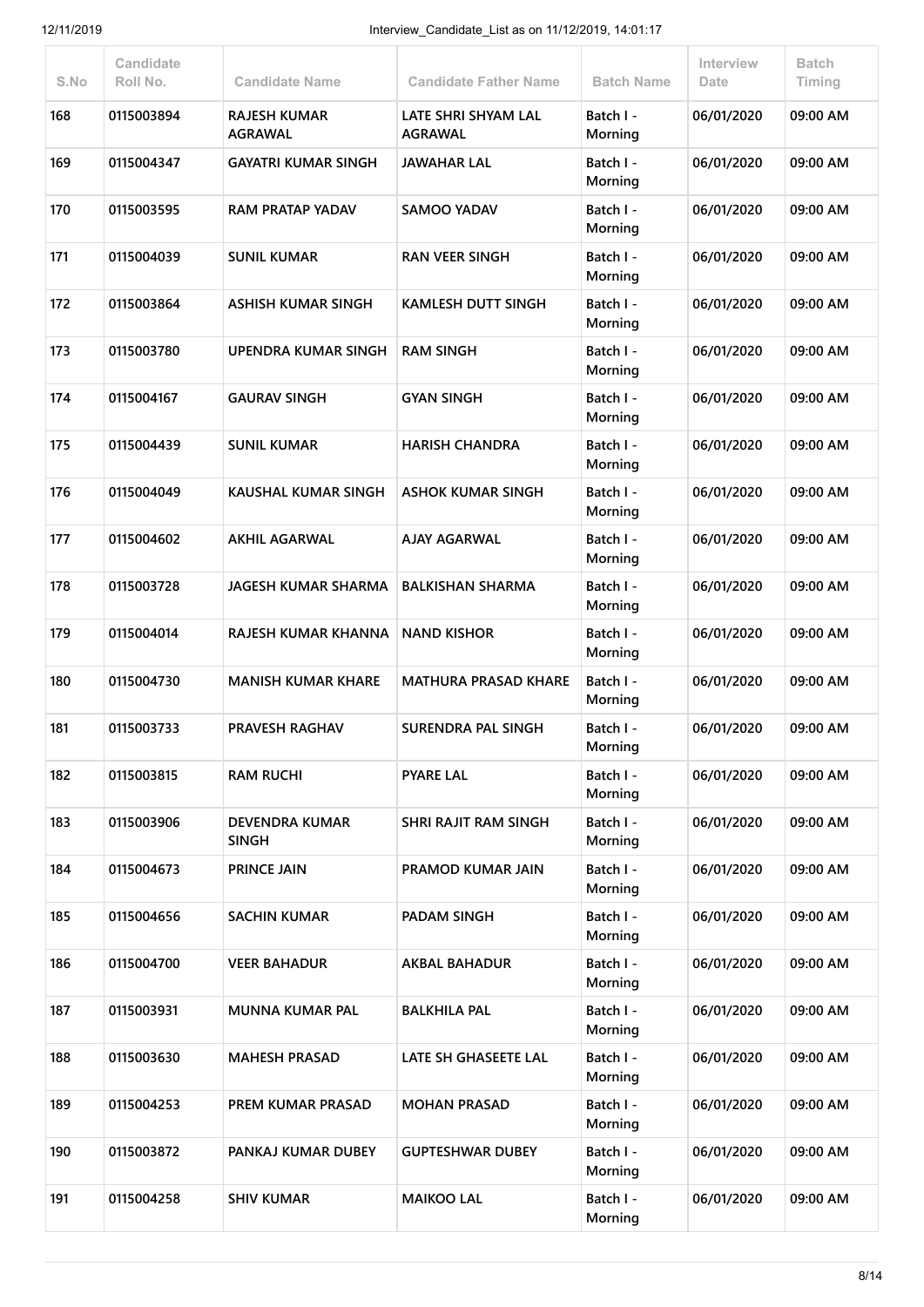| S.No | Candidate<br>Roll No. | <b>Candidate Name</b>                  | <b>Candidate Father Name</b>            | <b>Batch Name</b>    | Interview<br>Date | <b>Batch</b><br>Timing |
|------|-----------------------|----------------------------------------|-----------------------------------------|----------------------|-------------------|------------------------|
| 192  | 0115003508            | <b>JAGDEESH</b>                        | <b>GULAB SINGH</b>                      | Batch I -<br>Morning | 06/01/2020        | 09:00 AM               |
| 193  | 0115003802            | <b>AJAYENDRA KUMAR</b>                 | <b>ILAVIHZ</b>                          | Batch I -<br>Morning | 06/01/2020        | 09:00 AM               |
| 194  | 0115003927            | <b>GAURAV KUMAR</b>                    | <b>SURENDR SINGH</b>                    | Batch I -<br>Morning | 06/01/2020        | 09:00 AM               |
| 195  | 0115003817            | SANTOSH KUMAR SINGH                    | <b>BALESHWAR SINGH</b>                  | Batch I -<br>Morning | 06/01/2020        | 09:00 AM               |
| 196  | 0115004721            | <b>VISHESH KUMAR SINGH</b>             | SATYA PRAKASH SINGH                     | Batch I -<br>Morning | 06/01/2020        | 09:00 AM               |
| 197  | 0115003500            | <b>UPDESH KUMAR</b>                    | <b>HIRA LAL MAURYA</b>                  | Batch I -<br>Morning | 06/01/2020        | 09:00 AM               |
| 198  | 0115004064            | ASHISH SINGH<br><b>KUSHWAHA</b>        | <b>ARUN KUMAR</b>                       | Batch I -<br>Morning | 06/01/2020        | 09:00 AM               |
| 199  | 0115003926            | <b>DEVENDRA KUMAR</b><br><b>SINGH</b>  | <b>RAM AUTAR YADAV</b>                  | Batch I -<br>Morning | 06/01/2020        | 09:00 AM               |
| 200  | 0115003708            | <b>JAGENDRA PRATAP</b><br><b>SINGH</b> | <b>BRIJESH SINGH</b>                    | Batch I -<br>Morning | 06/01/2020        | 09:00 AM               |
| 201  | 0115004760            | <b>VEER SAIN CHAUHAN</b>               | YASH PAL SINGH                          | Batch I -<br>Morning | 06/01/2020        | 09:00 AM               |
| 202  | 0115004486            | <b>DEVI BUX SINGH</b>                  | <b>MUNNA SINGH</b>                      | Batch I -<br>Morning | 06/01/2020        | 09:00 AM               |
| 203  | 0115004256            | <b>RUPA RAM JAKHAR</b>                 | <b>DANA RAM JAKHAR</b>                  | Batch I -<br>Morning | 06/01/2020        | 09:00 AM               |
| 204  | 0115003865            | <b>BIJENDRA KUMAR</b>                  | <b>KARAM PAL SINGH</b>                  | Batch I -<br>Morning | 06/01/2020        | 09:00 AM               |
| 205  | 0115004501            | <b>VIRESH KUMAR</b>                    | <b>GENDAN LAL</b>                       | Batch I -<br>Morning | 06/01/2020        | 09:00 AM               |
| 206  | 0115003857            | <b>SANTOSH KUMAR TIWARI</b>            | <b>GAJANAN TIWARI</b>                   | Batch I -<br>Morning | 06/01/2020        | 09:00 AM               |
| 207  | 0115004487            | <b>GHULAM RABBANI</b>                  | <b>GHULAM RASOOL</b>                    | Batch I -<br>Morning | 06/01/2020        | 09:00 AM               |
| 208  | 0115004177            | SARATEJ KUMAR RAO                      | <b>TAHSILDAR RAO</b>                    | Batch I -<br>Morning | 06/01/2020        | 09:00 AM               |
| 209  | 0115003513            | PRAVEEN KUMAR SINGH                    | <b>RAJENDRA PRATAP SINGH</b>            | Batch I -<br>Morning | 06/01/2020        | 09:00 AM               |
| 210  | 0115003654            | <b>RAJESH KUMAR</b>                    | <b>JAI LAKHAN MISHRA</b>                | Batch I -<br>Morning | 06/01/2020        | 09:00 AM               |
| 211  | 0115003916            | <b>ROHIT RAJPOOT</b>                   | OM PRAKASH RAJPOOT                      | Batch I -<br>Morning | 06/01/2020        | 09:00 AM               |
| 212  | 0115004427            | <b>GHANSHYAM SINGH</b>                 | <b>MURARI LAL SHARMA</b>                | Batch I -<br>Morning | 06/01/2020        | 09:00 AM               |
| 213  | 0115003890            | <b>MALI RAM CHOUDHARY</b>              | <b>SHIV RAM CHOUDHARY</b>               | Batch I -<br>Morning | 06/01/2020        | 09:00 AM               |
| 214  | 0115004134            | <b>RAJESH KUMAR REGAR</b>              | <b>RAGHUNATH PRASAD</b><br><b>REGAR</b> | Batch I -<br>Morning | 06/01/2020        | 09:00 AM               |
| 215  | 0115003646            | <b>DEVENDRA KUMAR</b>                  | <b>MAHIPAL SHARAN</b>                   | Batch I -<br>Morning | 06/01/2020        | 09:00 AM               |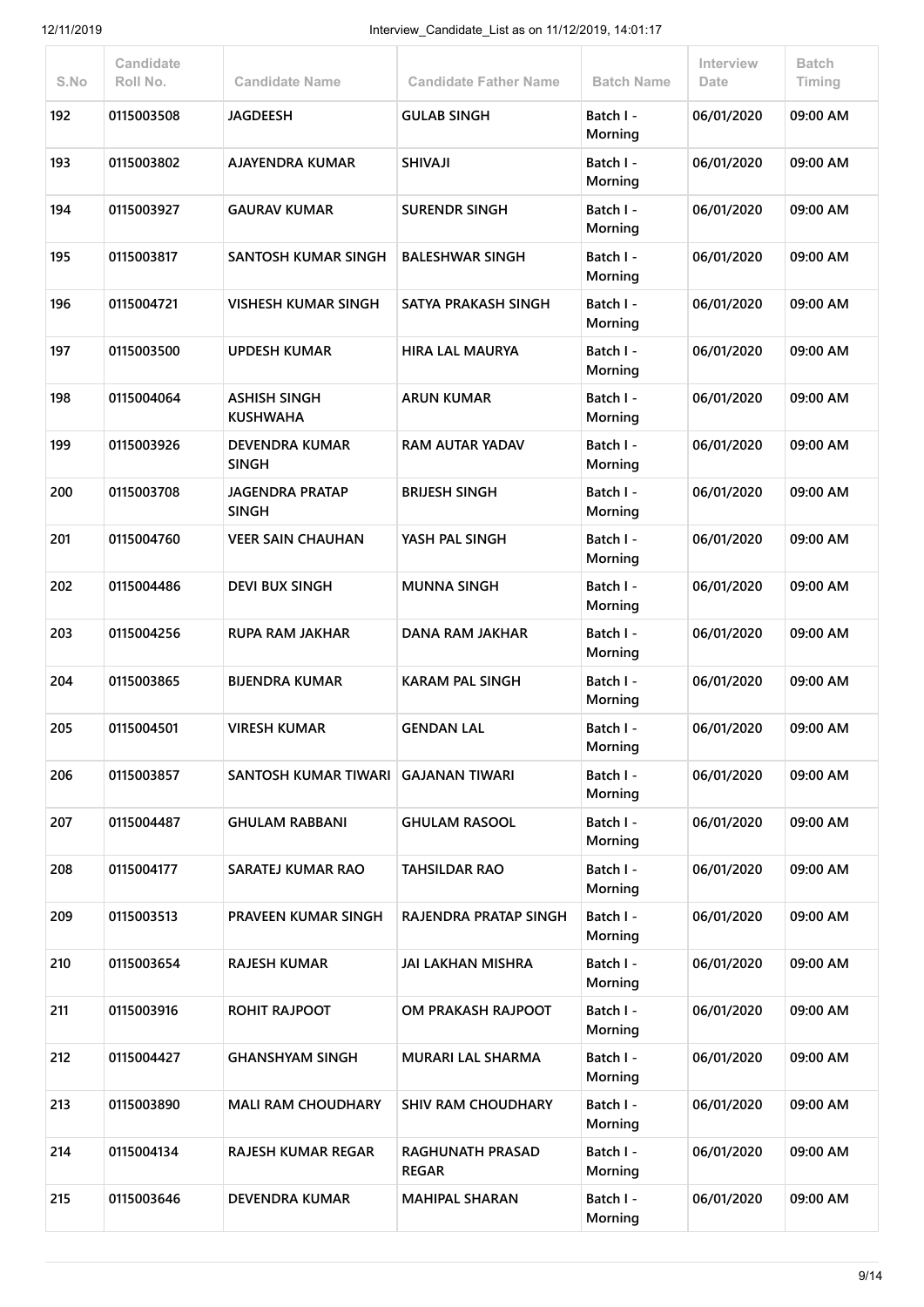| S.No | Candidate<br>Roll No. | <b>Candidate Name</b>                 | <b>Candidate Father Name</b>             | <b>Batch Name</b>       | <b>Interview</b><br>Date | <b>Batch</b><br>Timing |
|------|-----------------------|---------------------------------------|------------------------------------------|-------------------------|--------------------------|------------------------|
| 216  | 0115005281            | <b>VIVEK KUMAR</b>                    | <b>SHYAM SUNDAR</b>                      | Batch II -<br>Afternoon | 06/01/2020               | 01:00 PM               |
| 217  | 0115004917            | <b>SARVESH KUMAR SINGH</b>            | <b>DAYA SHANKAR SINGH</b>                | Batch II -<br>Afternoon | 06/01/2020               | 01:00 PM               |
| 218  | 0115004891            | <b>NARENDRA KUMAR</b>                 | <b>SURAJ PRASAD</b>                      | Batch II -<br>Afternoon | 06/01/2020               | 01:00 PM               |
| 219  | 0115005409            | <b>KRISHAN MURARI</b>                 | <b>GOPAL GAUTAM</b>                      | Batch II -<br>Afternoon | 06/01/2020               | 01:00 PM               |
| 220  | 0115005816            | <b>SANDEEP KUMAR</b>                  | KAILASH CHANDRA<br><b>MAHESHWARI</b>     | Batch II -<br>Afternoon | 06/01/2020               | 01:00 PM               |
| 221  | 0115005649            | <b>KRISHNA BIHAREE PATEL</b>          | RAJ PATI PATEL                           | Batch II -<br>Afternoon | 06/01/2020               | 01:00 PM               |
| 222  | 0115005564            | ASHWANI KUMAR SINGH                   | PREM NARAYAN SINGH                       | Batch II -<br>Afternoon | 06/01/2020               | 01:00 PM               |
| 223  | 0115005013            | <b>PUSHP RAJ SINGH</b>                | <b>GOPAL KRISHNA SINGH</b>               | Batch II -<br>Afternoon | 06/01/2020               | 01:00 PM               |
| 224  | 0115005246            | DHARMA NARAYAN                        | <b>NATHU RAM</b>                         | Batch II -<br>Afternoon | 06/01/2020               | 01:00 PM               |
| 225  | 0115005331            | <b>NARENDRA SINGH</b>                 | <b>RAMPAL SINGH</b>                      | Batch II -<br>Afternoon | 06/01/2020               | 01:00 PM               |
| 226  | 0115005401            | <b>VIVEK KUMAR</b>                    | <b>KISHORI LAL</b>                       | Batch II -<br>Afternoon | 06/01/2020               | 01:00 PM               |
| 227  | 0115005624            | ASHWINI KUMAR                         | <b>DHIRAJ SINGH</b>                      | Batch II -<br>Afternoon | 06/01/2020               | 01:00 PM               |
| 228  | 0115005681            | <b>VIVEK KUMAR SINGH</b>              | <b>DEVINDRA PRATAP SINGH</b>             | Batch II -<br>Afternoon | 06/01/2020               | 01:00 PM               |
| 229  | 0115005618            | SHIVSHANKER GUPTA                     | ADAL PRASAD GUPTA                        | Batch II -<br>Afternoon | 06/01/2020               | 01:00 PM               |
| 230  | 0115005527            | <b>GULAB CHANDRA</b><br><b>MISHRA</b> | <b>BHAGWAN PRASAD</b><br><b>MISHRA</b>   | Batch II -<br>Afternoon | 06/01/2020               | 01:00 PM               |
| 231  | 0115005032            | <b>PAWAN KUMAR</b>                    | YOGRAJ SINGH                             | Batch II -<br>Afternoon | 06/01/2020               | 01:00 PM               |
| 232  | 0115005687            | <b>GYAN PRAKASH MORYA</b>             | <b>MADAN MOHAN KUMAR</b><br><b>MORYA</b> | Batch II -<br>Afternoon | 06/01/2020               | 01:00 PM               |
| 233  | 0115005802            | <b>AKSHYA PATRIA</b>                  | <b>MAHAVIR PRASAD PATRIA</b>             | Batch II -<br>Afternoon | 06/01/2020               | 01:00 PM               |
| 234  | 0115005662            | <b>AKHILESH</b><br><b>VISHWAKARMA</b> | RAM KESH VISHWAKARMA                     | Batch II -<br>Afternoon | 06/01/2020               | 01:00 PM               |
| 235  | 0115004944            | <b>ASHOK PAL</b>                      | <b>JAYRAM PAL</b>                        | Batch II -<br>Afternoon | 06/01/2020               | 01:00 PM               |
| 236  | 0115005678            | SHOBH NATH YADAV                      | <b>SHIV JANAM YADAV</b>                  | Batch II -<br>Afternoon | 06/01/2020               | 01:00 PM               |
| 237  | 0115004920            | <b>VEERENDRA SINGH</b>                | <b>RAMGOPAL</b>                          | Batch II -<br>Afternoon | 06/01/2020               | 01:00 PM               |
| 238  | 0115005550            | <b>MANOJ KUMAR</b>                    | <b>RANVEER SINGH</b>                     | Batch II -<br>Afternoon | 06/01/2020               | 01:00 PM               |
| 239  | 0115004800            | <b>VEER VIKRAM SINGH</b>              | <b>KRIPA SHANKAR SINGH</b>               | Batch II -<br>Afternoon | 06/01/2020               | 01:00 PM               |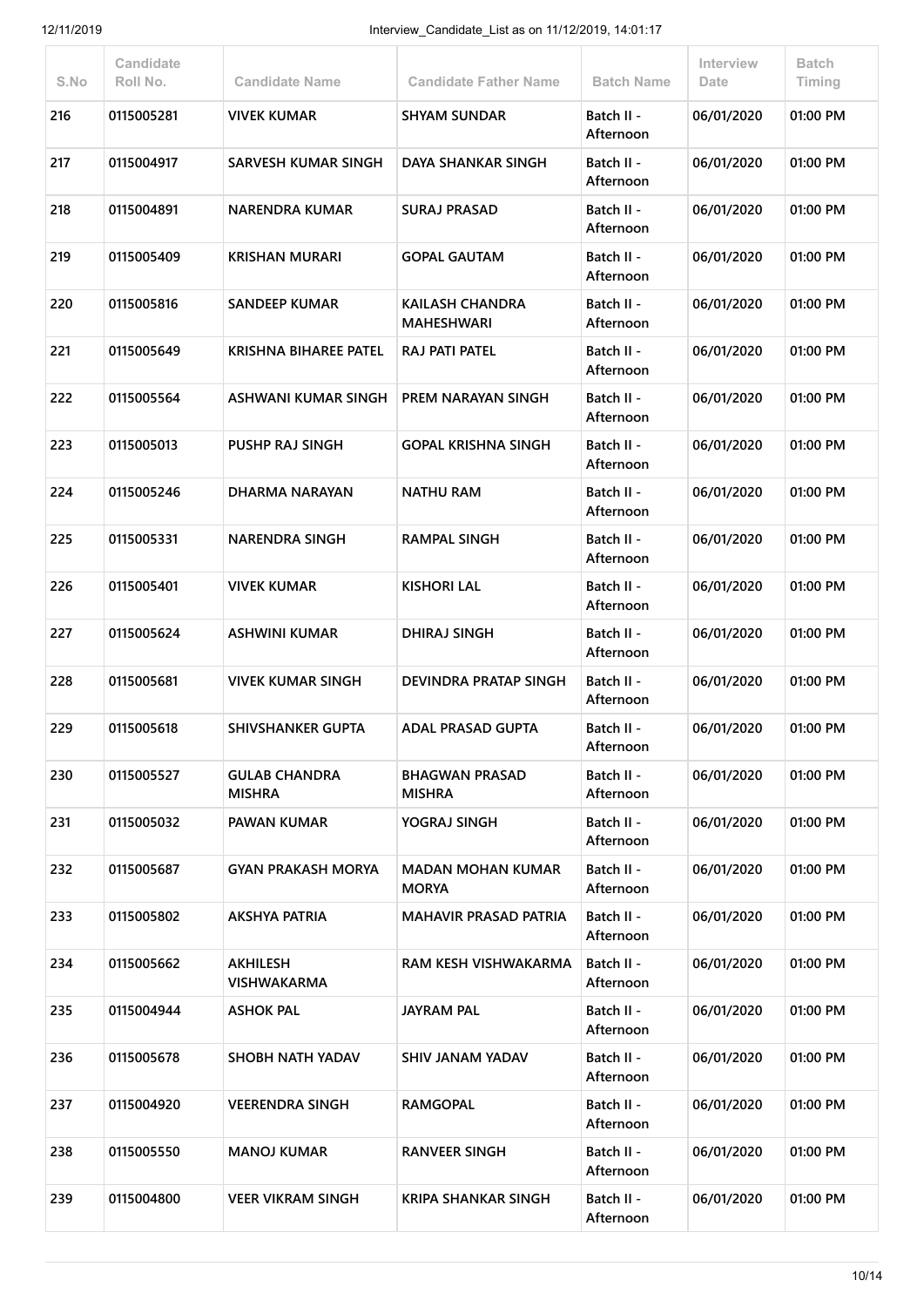| S.No | Candidate<br>Roll No. | <b>Candidate Name</b>                  | <b>Candidate Father Name</b>                | <b>Batch Name</b>       | Interview<br>Date | <b>Batch</b><br>Timing |
|------|-----------------------|----------------------------------------|---------------------------------------------|-------------------------|-------------------|------------------------|
| 240  | 0115005047            | <b>GOPI KRISHANA MISRA</b>             | <b>RAM PRAKASH MISRA</b>                    | Batch II -<br>Afternoon | 06/01/2020        | 01:00 PM               |
| 241  | 0115004950            | <b>MANISH SHARMA</b>                   | HARICHARAN LAL SHARMA                       | Batch II -<br>Afternoon | 06/01/2020        | 01:00 PM               |
| 242  | 0115005717            | SATISH CHANDRA<br><b>DINKAR</b>        | <b>SUBEDAR</b>                              | Batch II -<br>Afternoon | 06/01/2020        | 01:00 PM               |
| 243  | 0115004960            | VERENDRA KUMAR                         | <b>PYARE LAL</b>                            | Batch II -<br>Afternoon | 06/01/2020        | 01:00 PM               |
| 244  | 0115005127            | <b>GORELAL PATEL</b>                   | <b>RAM PRAKASH PATEL</b>                    | Batch II -<br>Afternoon | 06/01/2020        | 01:00 PM               |
| 245  | 0115004807            | <b>GIRRAJ PRASAD NAGAR</b>             | DHANRAJ NAGAR                               | Batch II -<br>Afternoon | 06/01/2020        | 01:00 PM               |
| 246  | 0115005042            | <b>AKHILESH KUMAR</b>                  | <b>MEGH SINGH</b>                           | Batch II -<br>Afternoon | 06/01/2020        | 01:00 PM               |
| 247  | 0115004876            | <b>SACHIN PANWAR</b>                   | <b>OMPAL SINGH</b>                          | Batch II -<br>Afternoon | 06/01/2020        | 01:00 PM               |
| 248  | 0115005171            | <b>NARENDRA KUMAR</b><br><b>GAUTAM</b> | <b>JAGVIR SINGH</b>                         | Batch II -<br>Afternoon | 06/01/2020        | 01:00 PM               |
| 249  | 0115005237            | <b>SATENDRA KUMAR</b>                  | <b>UDAL SINGH</b>                           | Batch II -<br>Afternoon | 06/01/2020        | 01:00 PM               |
| 250  | 0115004783            | ANIL KUMAR SINGH                       | <b>RAGHURAJ SINGH</b>                       | Batch II -<br>Afternoon | 06/01/2020        | 01:00 PM               |
| 251  | 0115005615            | <b>RAMESH KUMAR VERMA</b>              | ATMA RAM VERMA                              | Batch II -<br>Afternoon | 06/01/2020        | 01:00 PM               |
| 252  | 0115005368            | <b>JAY PRAKASH GAUTAM</b>              | <b>KEDAR NATH</b>                           | Batch II -<br>Afternoon | 06/01/2020        | 01:00 PM               |
| 253  | 0115005207            | <b>GOVIND BABU</b>                     | <b>RAMAUTAR</b>                             | Batch II -<br>Afternoon | 06/01/2020        | 01:00 PM               |
| 254  | 0115005728            | JEETENDRA KUMAR                        | <b>MOHAN RAM</b>                            | Batch II -<br>Afternoon | 06/01/2020        | 01:00 PM               |
| 255  | 0115005164            | <b>ASHUTOSH SINGH</b>                  | <b>TEJ BAHADUR SINGH</b>                    | Batch II -<br>Afternoon | 06/01/2020        | 01:00 PM               |
| 256  | 0115005781            | <b>VIVEK KUMAR TRIPATHI</b>            | <b>SARVESHWAR PRASAD</b><br><b>TRIPATHI</b> | Batch II -<br>Afternoon | 06/01/2020        | 01:00 PM               |
| 257  | 0115005027            | <b>GOPENDRA TIWARI</b>                 | <b>PYARE LAL TIWARI</b>                     | Batch II -<br>Afternoon | 06/01/2020        | 01:00 PM               |
| 258  | 0115005300            | VIJAI PRAKASH NIGAM                    | OM PRAKASH NIGAM                            | Batch II -<br>Afternoon | 06/01/2020        | 01:00 PM               |
| 259  | 0115005488            | <b>JAY VEER SINGH</b>                  | <b>MANGU LAL</b>                            | Batch II -<br>Afternoon | 06/01/2020        | 01:00 PM               |
| 260  | 0115004881            | <b>VISHNU PRAKASH</b>                  | RAJENDRA PRASAD TIWARI                      | Batch II -<br>Afternoon | 06/01/2020        | 01:00 PM               |
| 261  | 0115005769            | KRISHNA KUMAR                          | <b>RAM SINGH</b>                            | Batch II -<br>Afternoon | 06/01/2020        | 01:00 PM               |
| 262  | 0115005161            | <b>VIVEK</b>                           | <b>HARI DATTA SINGH</b>                     | Batch II -<br>Afternoon | 06/01/2020        | 01:00 PM               |
| 263  | 0115005837            | <b>SATISH KUMAR</b>                    | <b>CHHEDA LAL</b>                           | Batch II -<br>Afternoon | 06/01/2020        | 01:00 PM               |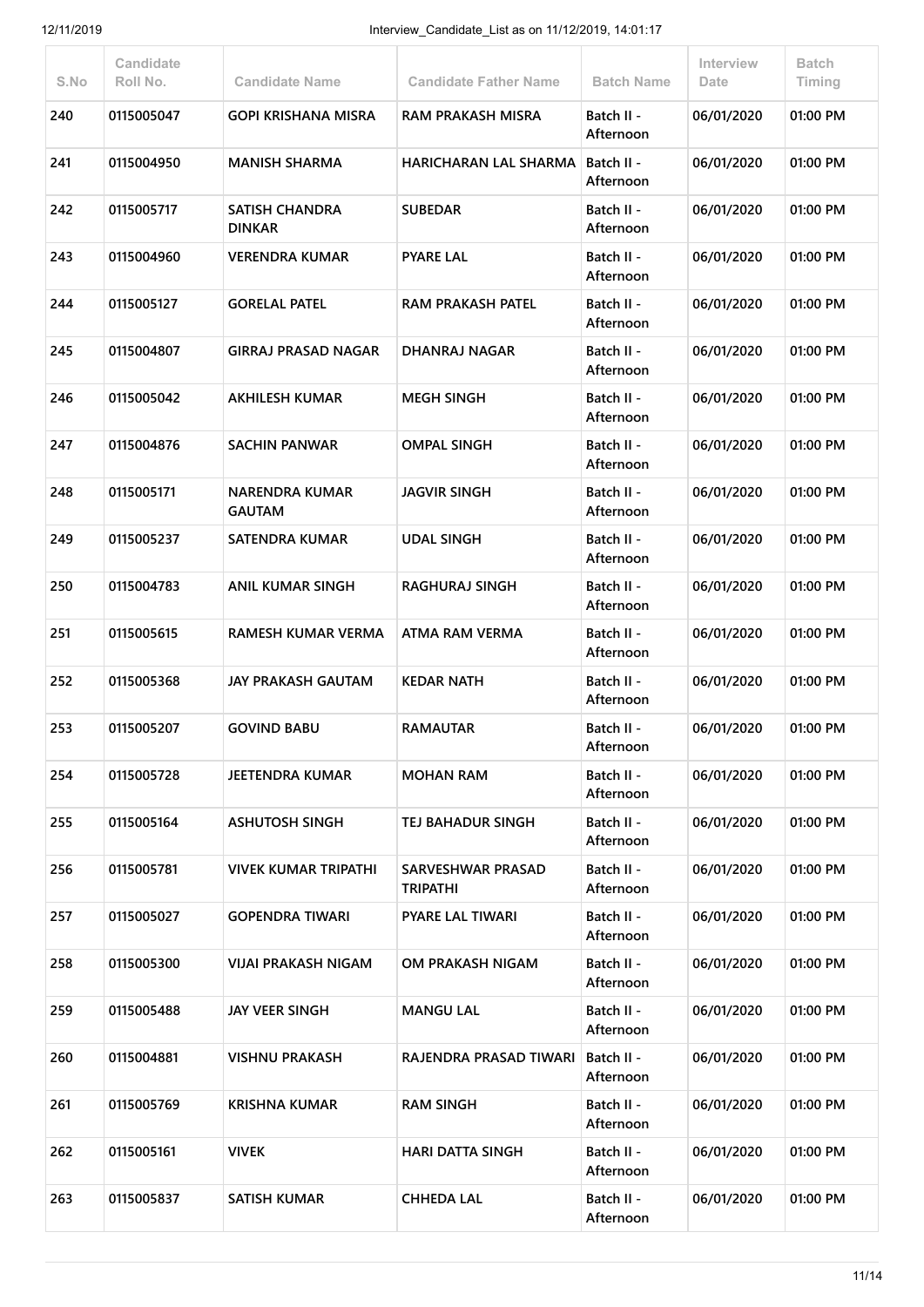| S.No | Candidate<br>Roll No. | <b>Candidate Name</b>                    | <b>Candidate Father Name</b>            | <b>Batch Name</b>       | Interview<br>Date | <b>Batch</b><br>Timing |
|------|-----------------------|------------------------------------------|-----------------------------------------|-------------------------|-------------------|------------------------|
| 264  | 0115005450            | <b>MANOJ KUMAR</b>                       | <b>SITA RAM</b>                         | Batch II -<br>Afternoon | 06/01/2020        | 01:00 PM               |
| 265  | 0115004799            | <b>SUNIL KUMAR KHARE</b>                 | <b>RAM BABU KHARE</b>                   | Batch II -<br>Afternoon | 06/01/2020        | 01:00 PM               |
| 266  | 0115004838            | <b>SHIV PRAKASH</b>                      | <b>GAYA PRASAD</b>                      | Batch II -<br>Afternoon | 06/01/2020        | 01:00 PM               |
| 267  | 0115004796            | <b>SACHIN KUMAR</b>                      | <b>DALIP SINGH</b>                      | Batch II -<br>Afternoon | 06/01/2020        | 01:00 PM               |
| 268  | 0115004962            | <b>AKHILESH KUMAR</b>                    | <b>RADHEY SHYAM</b>                     | Batch II -<br>Afternoon | 06/01/2020        | 01:00 PM               |
| 269  | 0115004979            | <b>SUNIL KUMAR SINGH</b>                 | <b>UDAY BHAN SINGH</b>                  | Batch II -<br>Afternoon | 06/01/2020        | 01:00 PM               |
| 270  | 0115004870            | <b>MANISH KUMAR</b><br><b>SRIVASTAVA</b> | <b>ASHOK KUMAR</b><br><b>SRIVASTAVA</b> | Batch II -<br>Afternoon | 06/01/2020        | 01:00 PM               |
| 271  | 0115005760            | <b>VIJAY KUMAR</b>                       | <b>JAMUNA PRASAD</b>                    | Batch II -<br>Afternoon | 06/01/2020        | 01:00 PM               |
| 272  | 0115005400            | <b>VIJAY</b>                             | <b>BRAHMPAL SINGH</b>                   | Batch II -<br>Afternoon | 06/01/2020        | 01:00 PM               |
| 273  | 0115005327            | <b>GOVIND SINGH</b>                      | OM PRAKASH SINGH                        | Batch II -<br>Afternoon | 06/01/2020        | 01:00 PM               |
| 274  | 0115005707            | <b>GYAN PRAKASH SHARMA</b>               | <b>JAS VANT SHARMA</b>                  | Batch II -<br>Afternoon | 06/01/2020        | 01:00 PM               |
| 275  | 0115005745            | <b>BRIJESH KUMAR</b>                     | <b>NARSINGH</b>                         | Batch II -<br>Afternoon | 06/01/2020        | 01:00 PM               |
| 276  | 0115006100            | <b>VIJAY KUMAR SINGH</b>                 | <b>OM SINGH</b>                         | Batch I -<br>Morning    | 07/01/2020        | 09:00 AM               |
| 277  | 0115006057            | SATISH KUMAR SINGH                       | <b>MANGALA PRASAD SINGH</b>             | Batch I -<br>Morning    | 07/01/2020        | 09:00 AM               |
| 278  | 0115006144            | ATUL KUMAR PANDEY                        | <b>INDRA DEO PANDEY</b>                 | Batch I -<br>Morning    | 07/01/2020        | 09:00 AM               |
| 279  | 0115006276            | <b>SANDEEP SHARMA</b>                    | DHAN PRASAD SHARMA                      | Batch I -<br>Morning    | 07/01/2020        | 09:00 AM               |
| 280  | 0115006170            | <b>MANOJ KUMAR</b>                       | <b>JAI PAL SINGH</b>                    | Batch I -<br>Morning    | 07/01/2020        | 09:00 AM               |
| 281  | 0115006283            | <b>ANUJ KUMAR</b>                        | <b>RAM AUTAR</b>                        | Batch I -<br>Morning    | 07/01/2020        | 09:00 AM               |
| 282  | 0115005904            | <b>ATMA RAM</b>                          | <b>KANHIYA LAL</b>                      | Batch I -<br>Morning    | 07/01/2020        | 09:00 AM               |
| 283  | 0115006297            | <b>SATYA PAL</b>                         | <b>RAMJI LAL</b>                        | Batch I -<br>Morning    | 07/01/2020        | 09:00 AM               |
| 284  | 0115006023            | <b>ANSHUL KUMAR</b><br><b>SHARMA</b>     | <b>SITA RAM SHARMA</b>                  | Batch I -<br>Morning    | 07/01/2020        | 09:00 AM               |
| 285  | 0115006329            | KULDEEP KAUSHIK                          | <b>HARISHANKAR KAUSHIK</b>              | Batch I -<br>Morning    | 07/01/2020        | 09:00 AM               |
| 286  | 0115005969            | <b>KRISHNA NAND SINGH</b>                | <b>RAMBRIKSH SINGH</b>                  | Batch I -<br>Morning    | 07/01/2020        | 09:00 AM               |
| 287  | 0115006037            | SATISH KUMAR SINGH                       | SIDDHANATH SINGH                        | Batch I -<br>Morning    | 07/01/2020        | 09:00 AM               |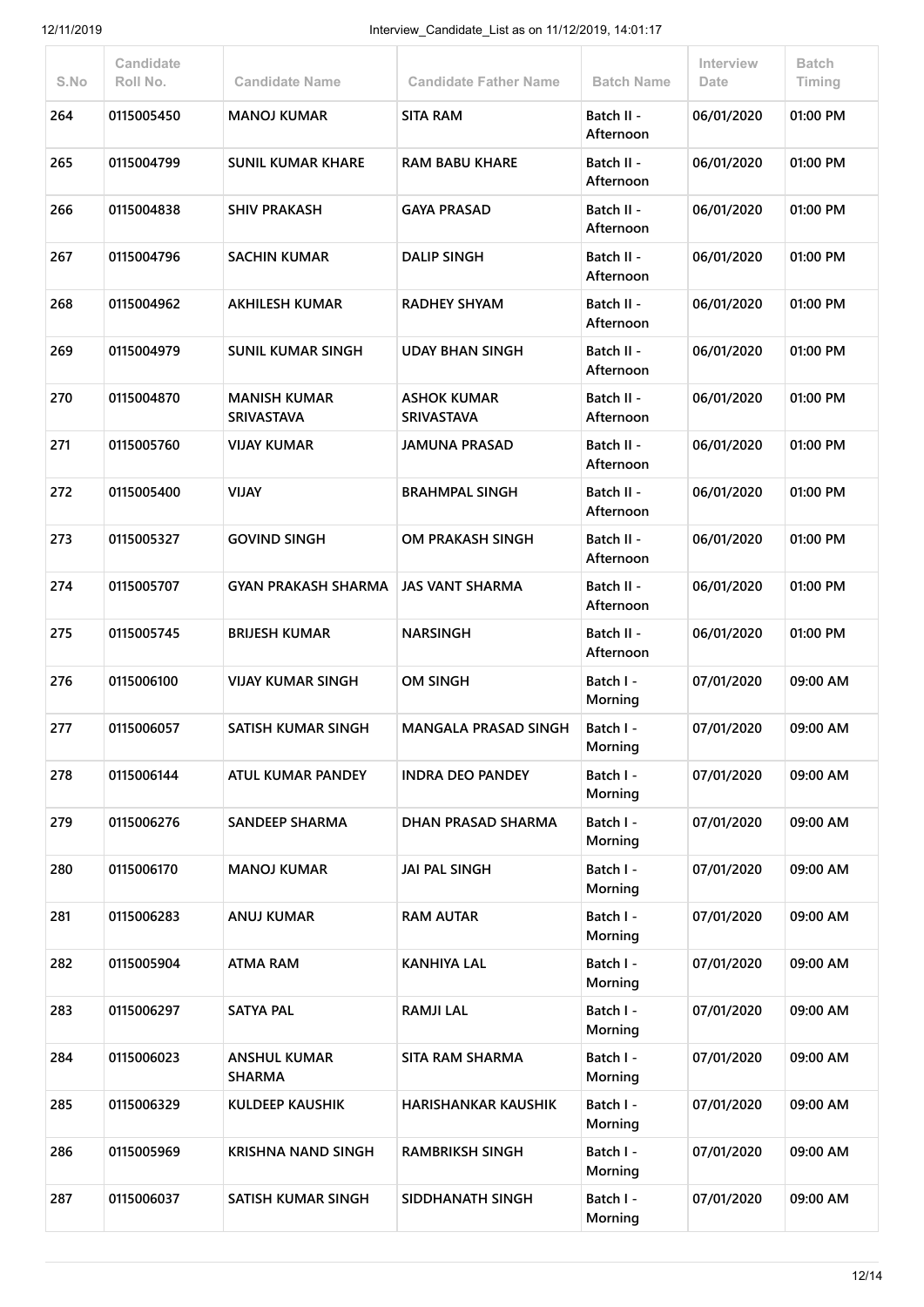| S.No | Candidate<br>Roll No. | <b>Candidate Name</b>                    | <b>Candidate Father Name</b>           | <b>Batch Name</b>       | Interview<br>Date | <b>Batch</b><br>Timing |
|------|-----------------------|------------------------------------------|----------------------------------------|-------------------------|-------------------|------------------------|
| 288  | 0115006246            | DHARMENDRA SINGH                         | <b>SATYVIR SINGH</b>                   | Batch I -<br>Morning    | 07/01/2020        | 09:00 AM               |
| 289  | 0115005840            | <b>VIJAY KUMAR</b><br><b>CHAUDHARY</b>   | <b>GULAB CHAND</b><br><b>CHAUDHARY</b> | Batch I -<br>Morning    | 07/01/2020        | 09:00 AM               |
| 290  | 0115005880            | <b>VIJAY KUMAR GANGVAR</b>               | <b>CHATAR PAL SINGH</b>                | Batch I -<br>Morning    | 07/01/2020        | 09:00 AM               |
| 291  | 0115006201            | YASHPAL SINGH                            | <b>SUKHVIR SINGH</b>                   | Batch I -<br>Morning    | 07/01/2020        | 09:00 AM               |
| 292  | 0115006301            | YASHWANT                                 | RAM NAGINA PRASAD                      | Batch I -<br>Morning    | 07/01/2020        | 09:00 AM               |
| 293  | 0115006122            | <b>ALOK PANDEY</b>                       | <b>RAM KHELAWAN PANDEY</b>             | Batch I -<br>Morning    | 07/01/2020        | 09:00 AM               |
| 294  | 0115006386            | <b>DHARMENDRA SINGH</b>                  | <b>BHAGWAN SINGH</b>                   | Batch I -<br>Morning    | 07/01/2020        | 09:00 AM               |
| 295  | 0115006236            | <b>SANDEEP KUMAR YADAV</b>               | SHRIPATI YADAV                         | Batch I -<br>Morning    | 07/01/2020        | 09:00 AM               |
| 296  | 0115005911            | <b>NAVAL SINGH</b>                       | <b>CHHOTE LAL</b>                      | Batch I -<br>Morning    | 07/01/2020        | 09:00 AM               |
| 297  | 0115005938            | <b>SHRAWAN SINGH THORI</b>               | <b>SHIV BAKSH THORI</b>                | Batch I -<br>Morning    | 07/01/2020        | 09:00 AM               |
| 298  | 0115005998            | <b>SHRI KRISHNA</b>                      | <b>MOHAN LAL</b>                       | Batch I -<br>Morning    | 07/01/2020        | 09:00 AM               |
| 299  | 0115006341            | YASHWANT RAW RAHUL                       | <b>SANTOSH KUMAR</b>                   | Batch I -<br>Morning    | 07/01/2020        | 09:00 AM               |
| 300  | 0115005887            | <b>GYANENDRA SINGH</b>                   | <b>RAM NAWAL SINGH</b>                 | Batch I -<br>Morning    | 07/01/2020        | 09:00 AM               |
| 301  | 0115006345            | <b>CHAND MOHAMMAD</b>                    | <b>MUMTAJ KHAN</b>                     | Batch I -<br>Morning    | 07/01/2020        | 09:00 AM               |
| 302  | 0115005896            | <b>SANDEEP KUMAR</b>                     | <b>GHASITE LAL</b>                     | Batch I -<br>Morning    | 07/01/2020        | 09:00 AM               |
| 303  | 0115006349            | <b>KULDEEP KUMAR</b>                     | <b>SURAJ BHAN SHARMA</b>               | Batch I -<br>Morning    | 07/01/2020        | 09:00 AM               |
| 304  | 0115006831            | <b>NEERAJ KUMAR</b>                      | <b>BUDHIMAN CHAUBEY</b>                | Batch II -<br>Afternoon | 07/01/2020        | 01:00 PM               |
| 305  | 0115006986            | DHIRAJ MANI MISHRA                       | <b>RAM SHIROMANI MISHRA</b>            | Batch II -<br>Afternoon | 07/01/2020        | 01:00 PM               |
| 306  | 0115006901            | YOGESH JHA                               | KANHAIYA LAL JHA                       | Batch II -<br>Afternoon | 07/01/2020        | 01:00 PM               |
| 307  | 0115006760            | <b>VIJAY SINGH SHAKYA</b>                | <b>KASHI RAM SHAKYA</b>                | Batch II -<br>Afternoon | 07/01/2020        | 01:00 PM               |
| 308  | 0115006520            | <b>VIJAY PRAKASH VERMA</b>               | <b>RAM PREET VERMA</b>                 | Batch II -<br>Afternoon | 07/01/2020        | 01:00 PM               |
| 309  | 0115006846            | <b>DHEERENDRA KUMAR</b>                  | <b>KARAN SINGH</b>                     | Batch II -<br>Afternoon | 07/01/2020        | 01:00 PM               |
| 310  | 0115006641            | YOGENDRA KUMAR                           | <b>HEM RAJ</b>                         | Batch II -<br>Afternoon | 07/01/2020        | 01:00 PM               |
| 311  | 0115006768            | <b>JITENDRA KUMAR</b><br><b>KUSHWAHA</b> | RAMDULAREY KUSHWAHA                    | Batch II -<br>Afternoon | 07/01/2020        | 01:00 PM               |